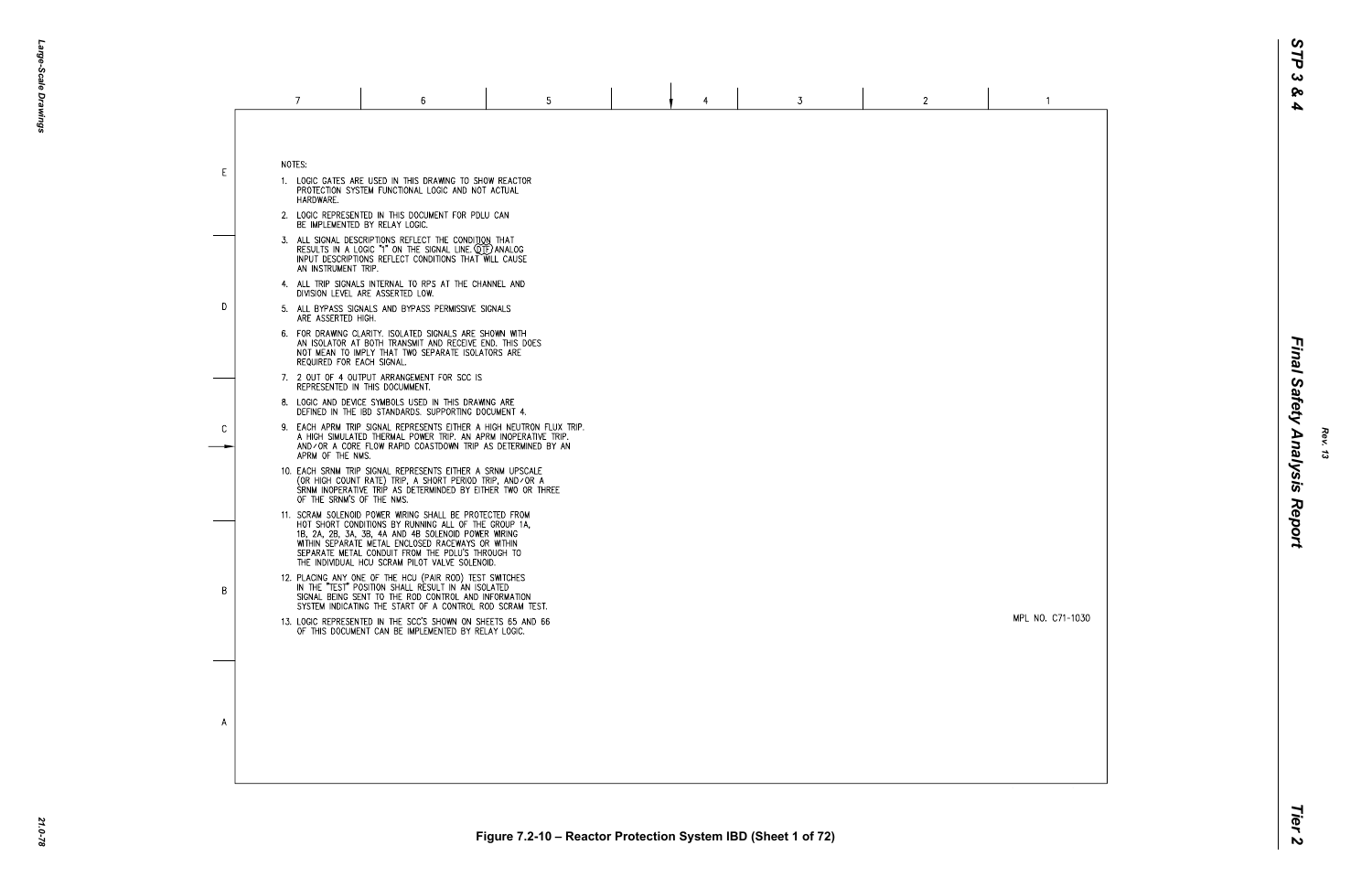Large-Scale Drawings *Large-Scale Drawings*

|    | 7                | 6                                                                                                                                                                                                                                          | 5                |                 |                                                                                                                                  |                                                                                                                                                                                                                                               | 3                                                                               | 2                                                                         |  |
|----|------------------|--------------------------------------------------------------------------------------------------------------------------------------------------------------------------------------------------------------------------------------------|------------------|-----------------|----------------------------------------------------------------------------------------------------------------------------------|-----------------------------------------------------------------------------------------------------------------------------------------------------------------------------------------------------------------------------------------------|---------------------------------------------------------------------------------|---------------------------------------------------------------------------|--|
|    | <b>SH</b><br>NO. | <b>TITLE</b>                                                                                                                                                                                                                               | <b>SH</b><br>NO. |                 | <b>TITLE</b>                                                                                                                     |                                                                                                                                                                                                                                               |                                                                                 |                                                                           |  |
|    | NOTES            |                                                                                                                                                                                                                                            | 37               | BLANK           |                                                                                                                                  |                                                                                                                                                                                                                                               |                                                                                 |                                                                           |  |
| E. |                  | TABLE OF CONTENTS, REF DOCUMENTS,<br>SUPPORTING DOCUMENTS, ABREVIATIONS                                                                                                                                                                    | 38               | <b>BLANK</b>    |                                                                                                                                  |                                                                                                                                                                                                                                               |                                                                                 |                                                                           |  |
|    | 3                | DIV 1 (TLF;) RX MODE AND RELATED BYPASSES                                                                                                                                                                                                  | 39               |                 | DIV 1 TLF; DW PRESS DIV 1 TRIP LOGIC                                                                                             |                                                                                                                                                                                                                                               |                                                                                 |                                                                           |  |
|    |                  | DIV 2 (TLF.) RX MODE AND RELATED BYPASSES                                                                                                                                                                                                  | 40               |                 | DIV 2 TLF; DW PRESS DIV 2 TRIP LOGIC                                                                                             |                                                                                                                                                                                                                                               |                                                                                 |                                                                           |  |
|    |                  | DIV 3 (TLF) RX MODE AND RELATED BYPASSES                                                                                                                                                                                                   | 41               |                 | DIV 3 TLF; DW PRESS DIV 3 TRIP LOGIC                                                                                             |                                                                                                                                                                                                                                               |                                                                                 | SUPPORTING DOCUMENTS:                                                     |  |
|    |                  | DIV 4 (TLF.) RX MODE AND RELATED BYPASSES                                                                                                                                                                                                  | 42               |                 | <b>RDIV 4 TLF; DW PRESS DIV 4 TRIP LOGIC;</b>                                                                                    |                                                                                                                                                                                                                                               |                                                                                 | 1. REACTOR PROTECTION SYS DESIGN SPE                                      |  |
|    |                  | TOIV 1 BPU; BYPASS LOGIC-CLD BYPASS,<br>  CHANNEL SENSOR BYPASS, SPECIAL MSLI TRIP BYPASS<br>  DIV 2 BPU; BYPASS LOGIC-CLD BYPASS,<br>  CHANNEL SENSOR BYPASS, SPECIAL MSLI TRIP BYPASS<br>  CHANNEL SENSOR BYPASS, SPECIAL MSLI TRIP BYPA | 43               |                 |                                                                                                                                  |                                                                                                                                                                                                                                               | DIV 1 STLF; RX WTR LVL DIV 1, CRD PRESS DIV 1 TRIP LOGIC                        | 2. REACTOR PROTECTION SYS IED                                             |  |
|    |                  |                                                                                                                                                                                                                                            | 44               |                 |                                                                                                                                  |                                                                                                                                                                                                                                               | $\vert$ DIV 2 $\vert$ TLF; $\vert$ RX WTR LVL DIV 2, CRD PRESS DIV 2 TRIP LOGIC | 3. NEUTRON MONITORING SYS IED                                             |  |
|    |                  |                                                                                                                                                                                                                                            | 45               |                 |                                                                                                                                  |                                                                                                                                                                                                                                               | DIV 3\$TLF;{ RX WTR LVL DIV 3, CRD PRESS DIV 3 TRIP LOGIC                       | 4. IBD STANDARDS DESIGN STANDARDS                                         |  |
|    | 10               | DIV 4 BPU; BYPASS LOGIC (TI) BYPASS<br>CHANNEL SENSOR BYPASS, SPECIAL MSLI TRIP BYPASS                                                                                                                                                     | 46               |                 |                                                                                                                                  |                                                                                                                                                                                                                                               | DIV 4\$ TLF; RX WTR LVL DIV 4, CRD PRESS DIV 4 TRIP LOGIC                       |                                                                           |  |
| D  | 11               | DIV 1 {DTF; } CHANNEL A SENSOR TRIP LOGIC                                                                                                                                                                                                  | 47               |                 | DIV 1\$TLF;?DIV 1 AUTO-SCRAM LOGIC                                                                                               |                                                                                                                                                                                                                                               |                                                                                 | REFERENCES:                                                               |  |
|    | 12               | DIV 2}DTF;{CHANNEL B SENSOR TRIP LOGIC                                                                                                                                                                                                     | 48               |                 | DIV 2\$TLF;?DIV 2 AUTO-SCRAM LOGIC                                                                                               |                                                                                                                                                                                                                                               |                                                                                 | 1. NEUTRON MONITORING SYS IBD                                             |  |
|    | 13               | DIV 3>DTF; SCHANNEL C SENSOR TRIP LOGIC                                                                                                                                                                                                    | 49               |                 | DIV 3 (TLF; ) DIV 3 AUTO-SCRAM LOGIC                                                                                             |                                                                                                                                                                                                                                               |                                                                                 | 2. LEAK DETECTION SYSTEM IBD                                              |  |
|    | 14               | DIV 4\DTF;\CHANNEL D SENSOR TRIP LOGIC                                                                                                                                                                                                     | 50               |                 | DIV 4\ TLF; DIV 4 AUTO-SCRAM LOGIC                                                                                               |                                                                                                                                                                                                                                               |                                                                                 | 3. ROD CONTROL & INFO SYSTEM IBD                                          |  |
|    | 15               | DIV 1 DIF; SCHANNEL A SENSOR TRIP LOGIC                                                                                                                                                                                                    | 51               |                 |                                                                                                                                  | DIV 1(TLF;? TRIP IN CH A BYPASSED SENSOR                                                                                                                                                                                                      |                                                                                 | 4. CONTROL ROD DRIVE SYSTEM P&ID                                          |  |
|    | 16               | DIV 2 DTF; CHANNEL B SENSOR TRIP LOGIC                                                                                                                                                                                                     | 52               |                 |                                                                                                                                  | DIV 2(TLF;) TRIP IN CH B BYPASSED SENSOR                                                                                                                                                                                                      |                                                                                 | 5. PROCESS RAD MONITORING SYS IED                                         |  |
|    | 17               | DIV 3SDTF; CHANNEL C SENSOR TRIP LOGIC                                                                                                                                                                                                     | 53               |                 |                                                                                                                                  | DIV 3(TLF;) TRIP IN CH C BYPASSED SENSOR                                                                                                                                                                                                      |                                                                                 | 6. NUCLEAR BOILER SYS P&ID                                                |  |
|    | 18               | DIV 4\DTF; CHANNEL D SENSOR TRIP LOGIC                                                                                                                                                                                                     | 54               |                 |                                                                                                                                  | DIV 4(TLF;) TRIP IN CH D BYPASSED SENSOR                                                                                                                                                                                                      |                                                                                 | 7. RECIRC FLOW CONTROL SYS IBD                                            |  |
| C  | 19               | DIV 1 (TLF) NMS DIV 1 TRIP LOGIC                                                                                                                                                                                                           | 55               |                 | DIV 2 PDLU; MANUAL SCRAM, SEAL-IN AND<br>MANUAL SCRAM RESET LOGIC                                                                |                                                                                                                                                                                                                                               |                                                                                 | 8. SUPPRESSION POOL TEMPERATURE                                           |  |
|    | 20               | $DIV$ 2 $TLF$ NMS DIV 2 TRIP LOGIC                                                                                                                                                                                                         | 56               |                 |                                                                                                                                  |                                                                                                                                                                                                                                               |                                                                                 | MONITORING SYSTEM IED                                                     |  |
|    | 21               | DIV 3?TLF) NMS DIV 3 TRIP LOGIC                                                                                                                                                                                                            | 57               |                 |                                                                                                                                  | I MANUAL SUAMM NESE LOCAM, SEAL-IN AND<br>I MANUAL SCRAM RESET LOGIC<br>I DIV 1 OLU: DIV 1 AUTO SCRAM, SEAL-IN, RESET,<br>I MANUAL TRIP AND LD TEST LOGIC<br>I DIV 2 OLU; DIV 2 AUTO SCRAM, SEAL-IN, RESET,<br>I MANUAL TRIP AND LD TEST LOGI |                                                                                 |                                                                           |  |
|    |                  | $DIV 4$ $TLF$ ) NMS DIV 4 TRIP LOGIC                                                                                                                                                                                                       | 58               |                 |                                                                                                                                  |                                                                                                                                                                                                                                               |                                                                                 | ABREVIATIONS                                                              |  |
|    |                  | DIV 1 (TLP) RX PRESS DIV 1 TRIP, SUPPRESSION POOL TEMP,<br>TSV CLOSURE DIV 1 TRIP LOGIC                                                                                                                                                    | 59               |                 |                                                                                                                                  | DIV 3 OLU; DIV 3 AUTO SCRAM, SEAL-IN, RESET,                                                                                                                                                                                                  |                                                                                 |                                                                           |  |
|    | 24               |                                                                                                                                                                                                                                            | 60               |                 | MANUAL TRIP AND LD TEST LOGIC                                                                                                    |                                                                                                                                                                                                                                               |                                                                                 | BPU - BYPASS UNITS<br>{DTF - DIGITAL TRIP FUNCTION >>>>>>>>>>             |  |
|    |                  | TOV 2 CLOVE BY PRESS DIV 2 TRIP, SUPPRESSION POOL TEMP,<br>TSV CLOSURE DIV 2 TRIP LOGIC<br>TDIV 3 CLOSURE DIV 2 TRIP LOGIC<br>TSV CLOSURE DIV 3 TRIP LOGIC                                                                                 |                  |                 | GROUP 1 LD ARRANGEMENT AND HCU'S                                                                                                 | DIV 4 OLU; DIV 4 AUTO SCRAM, SEAL-IN, RESET,<br>MANUAL TRIP AND LD TEST LOGIC                                                                                                                                                                 |                                                                                 | RDLC - REMOTE DIGITAL LOGIC CONTROLLE ?                                   |  |
|    |                  |                                                                                                                                                                                                                                            | 61               |                 |                                                                                                                                  |                                                                                                                                                                                                                                               |                                                                                 | TLF - TRIP LOGIC FUNCTION<br>SLF - SAFETY SYSTEM LOGIC FUNCTION           |  |
|    | 26               | DIV 4 (TLP), RX PRESS DIV 4 TRIP, SUPPRESSION POOL TEMP,<br>TSV CLOSURE DIV 4 TRIP LOGIC                                                                                                                                                   | 62               |                 | GROUP 2 LD ARRANGEMENT AND HCU'S                                                                                                 |                                                                                                                                                                                                                                               |                                                                                 | OLU - OUTPUT LOGIC UNIT                                                   |  |
|    | 27               | $ $ DIV 1 $\{$ TLF; $\}$ TSV, TCV CLOSURE DIV 1 TRIP LOGIC                                                                                                                                                                                 | 63               |                 | GROUP 3 LD ARRANGEMENT AND HCU'S                                                                                                 |                                                                                                                                                                                                                                               |                                                                                 | PDLU - POWER DISTRIBUTION LOGIC UNIT<br>SCC - SOLENOID CONTROL CENTER     |  |
| B  | 28               | $ Div 2\frac{1}{2}$ TLF; $\frac{1}{2}$ TSV, TCV CLOSURE DIV 2 TRIP LOGIC                                                                                                                                                                   | 64               |                 | GROUP 4 LD ARRANGEMENT AND HCU'S                                                                                                 |                                                                                                                                                                                                                                               |                                                                                 | SSFP - SCRAM SOLENOID FUSE PANEL                                          |  |
|    | 29               | $ $ DIV $\frac{1}{2}$ TLF; { TSV, TCV CLOSURE DIV 3 TRIP LOGIC                                                                                                                                                                             | 65               |                 | FBACKUP SCRAM RELAY ARRANGEMENT AND<br>FRESET PERMISSIVE LOGIC<br>FBACKUP SCRAM RELAY ARRANGEMENT AND<br>FRESET PERMISSIVE LOGIC |                                                                                                                                                                                                                                               |                                                                                 | SSLC - SAFETY SYSTEM LOGIC & CONTRO<br>APRM - AVERAGE POWER RANGE MONITOR |  |
|    | 30               | DIV 4) TLF;{TSV,TCV CLOSURE DIV 4 TRIP LOGIC                                                                                                                                                                                               | 66               |                 |                                                                                                                                  |                                                                                                                                                                                                                                               |                                                                                 | CRD - CONTROL ROD DRIVE                                                   |  |
|    | 31               | $ $ DIV 1 $\overline{\ }$ TLF; $\overline{\ }$ MSLI DIV 1 TRIP LOGIC                                                                                                                                                                       | 67               | RPS ALARMS      |                                                                                                                                  |                                                                                                                                                                                                                                               |                                                                                 | HCU - HYDRAULIC CONTROL UNIT<br>MSIV - MAIN STEAM LINE ISOLATION VALV     |  |
|    | 32               | $ D V  \n2$ TLF; $\frac{1}{2}$ MSLI DIV 2 TRIP LOGIC                                                                                                                                                                                       |                  | 68 RPS ALARMS   |                                                                                                                                  |                                                                                                                                                                                                                                               |                                                                                 | MSL - MAIN STEAM LINE                                                     |  |
|    | 33               | $ $ DIV $\frac{1}{2}$ TLF; $\frac{1}{2}$ MSLI DIV 3 TRIP LOGIC                                                                                                                                                                             |                  | 69 RPS ALARMS   |                                                                                                                                  |                                                                                                                                                                                                                                               |                                                                                 | SRNM - STARTUP RANGE NEUTRON MONIT<br>mP - MICROPROCESSOR                 |  |
|    | 34               | $DIV$ 4 $\{TE; \}$ MSLI DIV 4 TRIP LOGIC                                                                                                                                                                                                   |                  | 70   RPS ALARMS |                                                                                                                                  |                                                                                                                                                                                                                                               |                                                                                 | LD - LOAD DRIVER                                                          |  |
|    | 35<br>BLANK      |                                                                                                                                                                                                                                            |                  | 71 RPS ALARMS   |                                                                                                                                  |                                                                                                                                                                                                                                               |                                                                                 | KOS - KEY OPERATED SWITCH                                                 |  |
|    | 36   BLANK       |                                                                                                                                                                                                                                            |                  | 72 RPS ALARMS   |                                                                                                                                  |                                                                                                                                                                                                                                               |                                                                                 | HTS - HYDRAULIC TRIP SYSTEM                                               |  |
| A  |                  |                                                                                                                                                                                                                                            |                  |                 |                                                                                                                                  |                                                                                                                                                                                                                                               |                                                                                 | TABLE OF CONTENTS. REFER<br>SUPPORTING DOCUMENTS                          |  |

| ЕC               | <u>MPL NO.</u><br>C71-4010<br>C71-1040<br>C51-1040<br>A10-3070                                                 |
|------------------|----------------------------------------------------------------------------------------------------------------|
|                  | <u>MPL NO.</u><br>C51-1030<br>E31-1030<br>C11-1030<br>C12-1010<br>D11-1040<br>B21-1010<br>C81-1030<br>T53-1010 |
| <b>ER</b>        |                                                                                                                |
| ЭL<br>R          |                                                                                                                |
| VE<br><b>TOR</b> |                                                                                                                |
| S, ABREVIATIONS  | RENCE DOCUMENTS,                                                                                               |

Tier<sub>2</sub>

 $\overline{1}$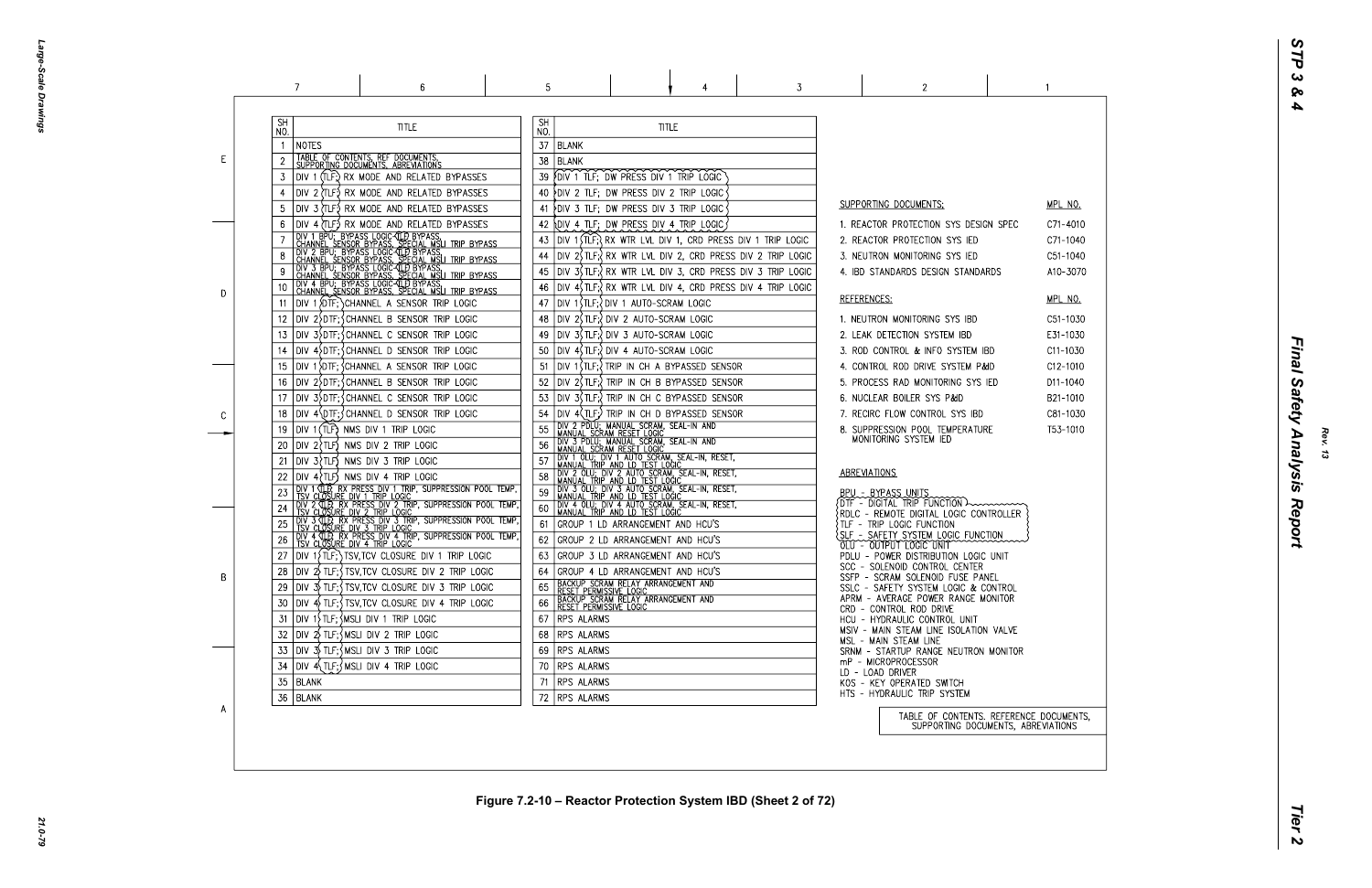*Large-Scale Drawings* Large--Scale Drawings



**Figure 7.2-10 – Reactor Protection System IBD (Sheet 11 of 72)**

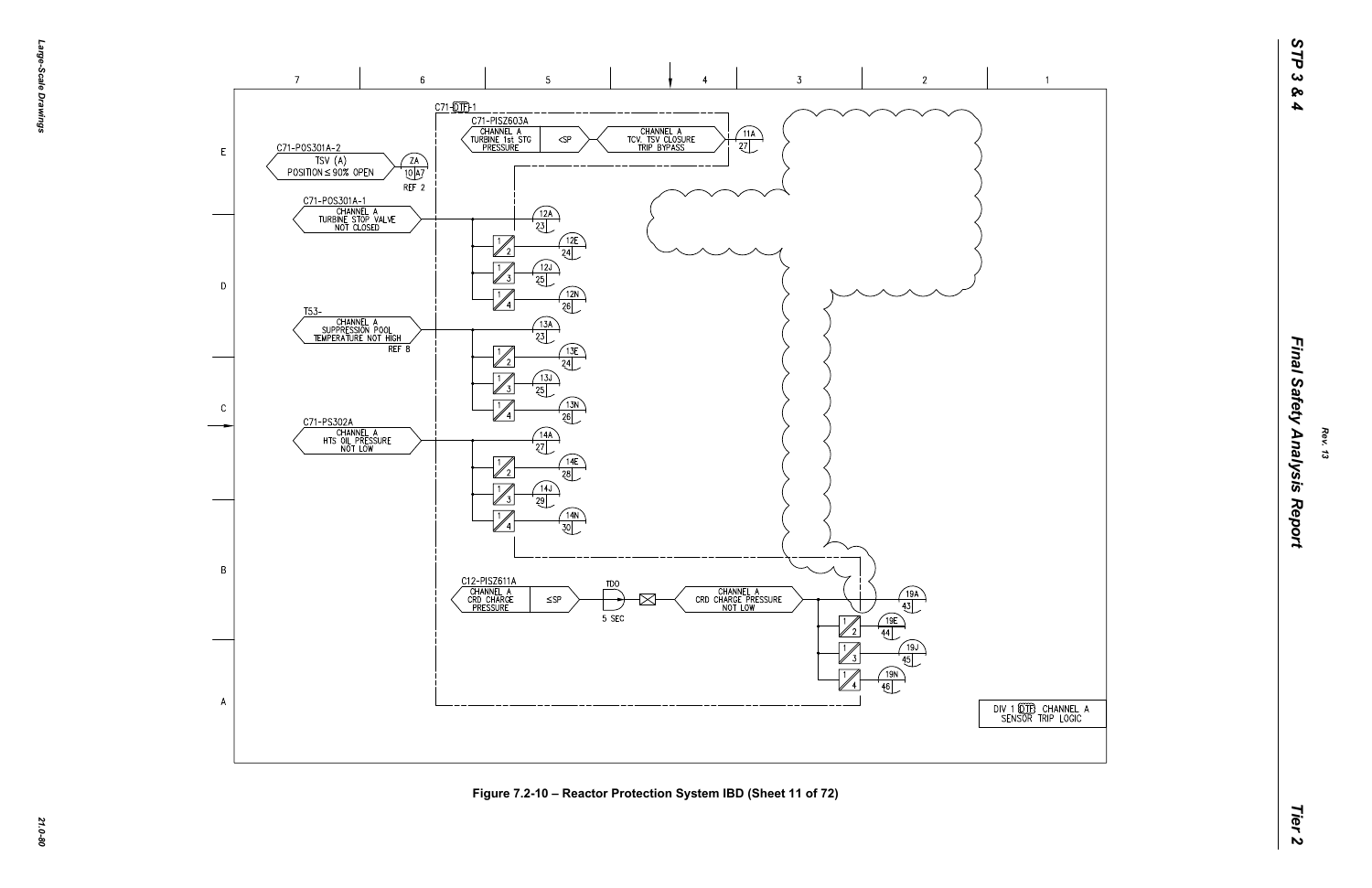

| NSOR TRIP LOGIC |
|-----------------|
|-----------------|



**Figure 7.2-10 – Reactor Protection System IBD (Sheet 12 of 72)**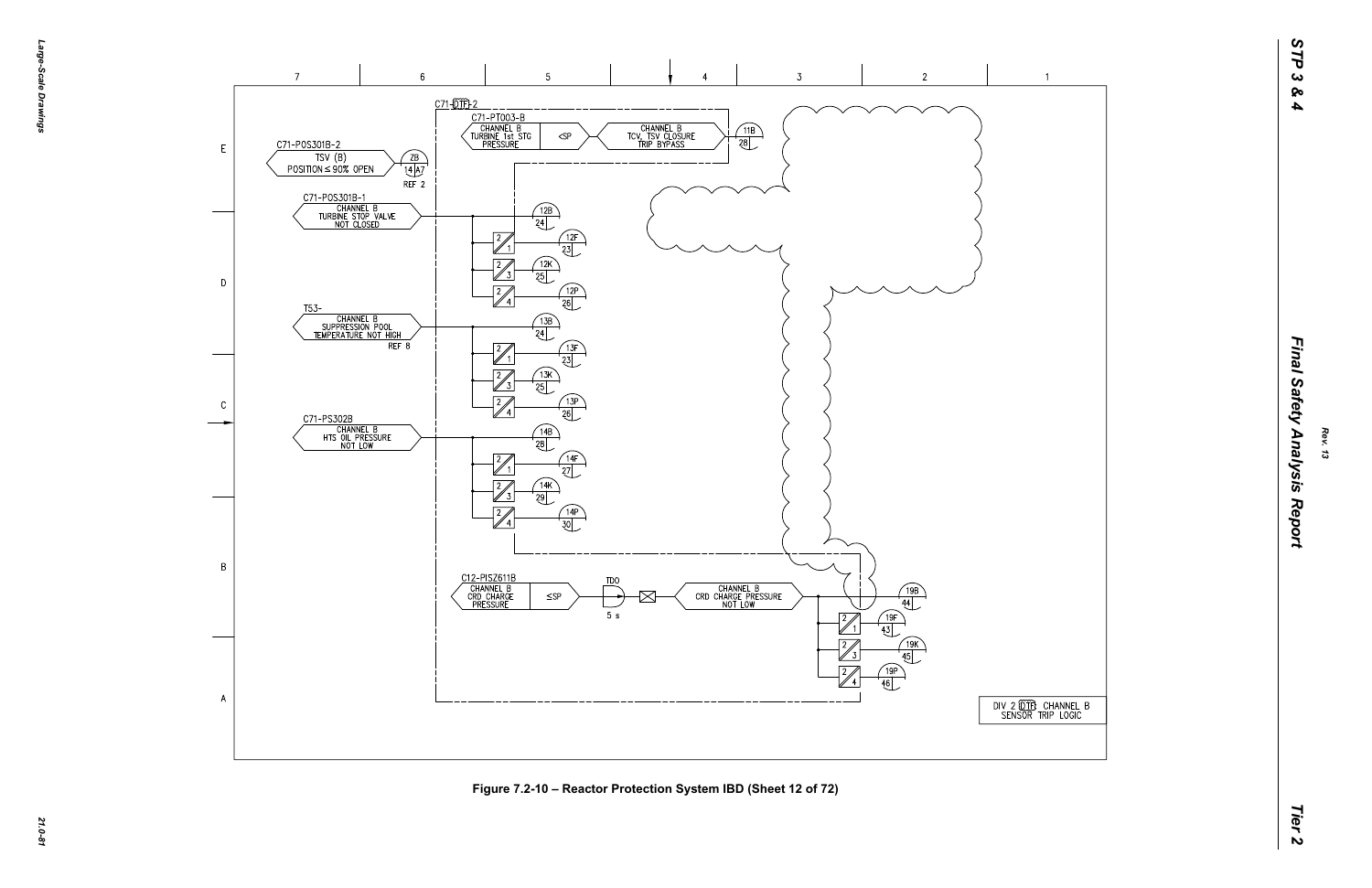

 $\overline{1}$ 



**Figure 7.2-10 – Reactor Protection System IBD (Sheet 13 of 72)**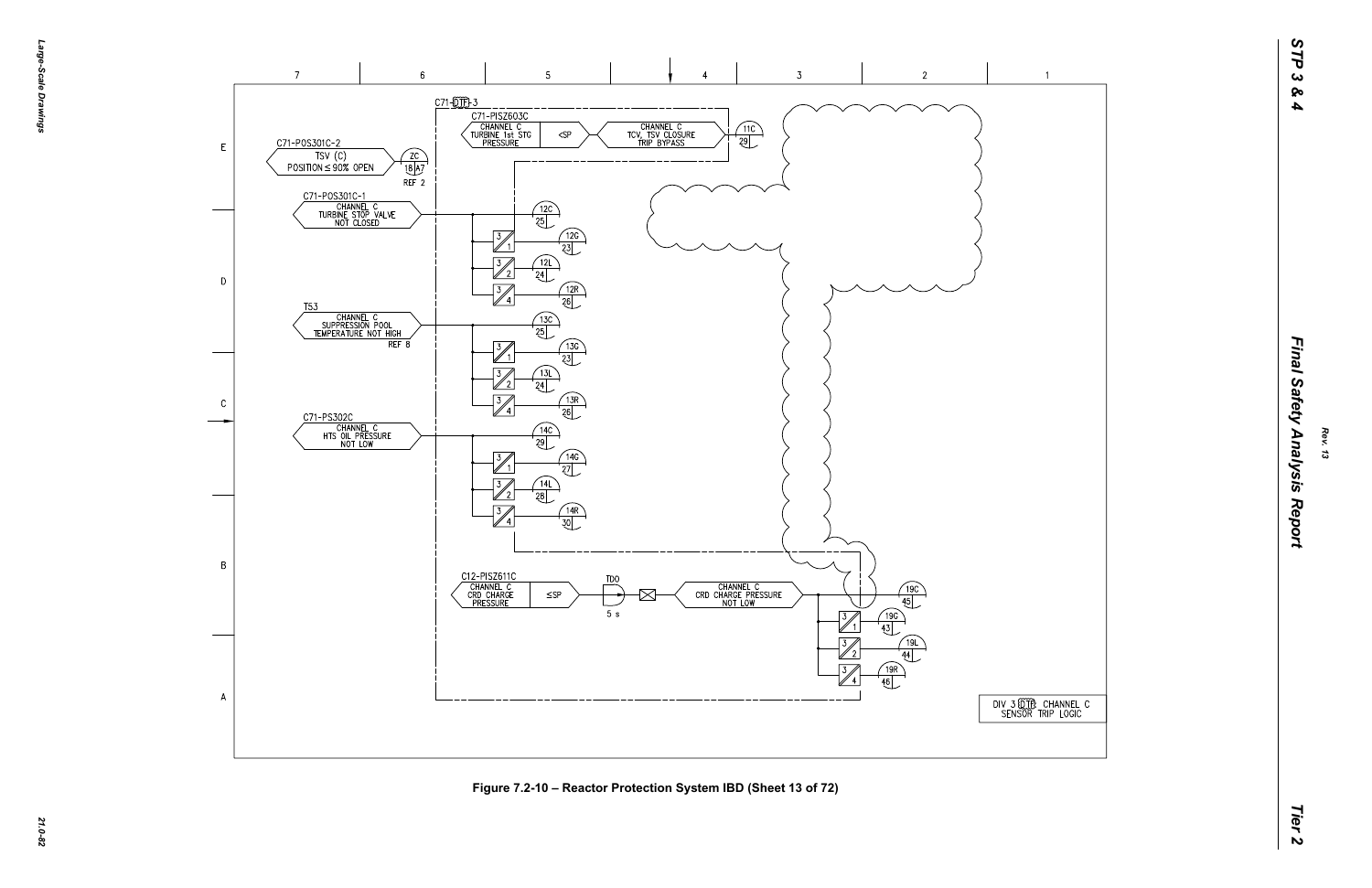



**Figure 7.2-10 – Reactor Protection System IBD (Sheet 14 of 72)**

| 4 QIB CHANNEL D<br>NSOR TRIP LOGIC |  |
|------------------------------------|--|
|                                    |  |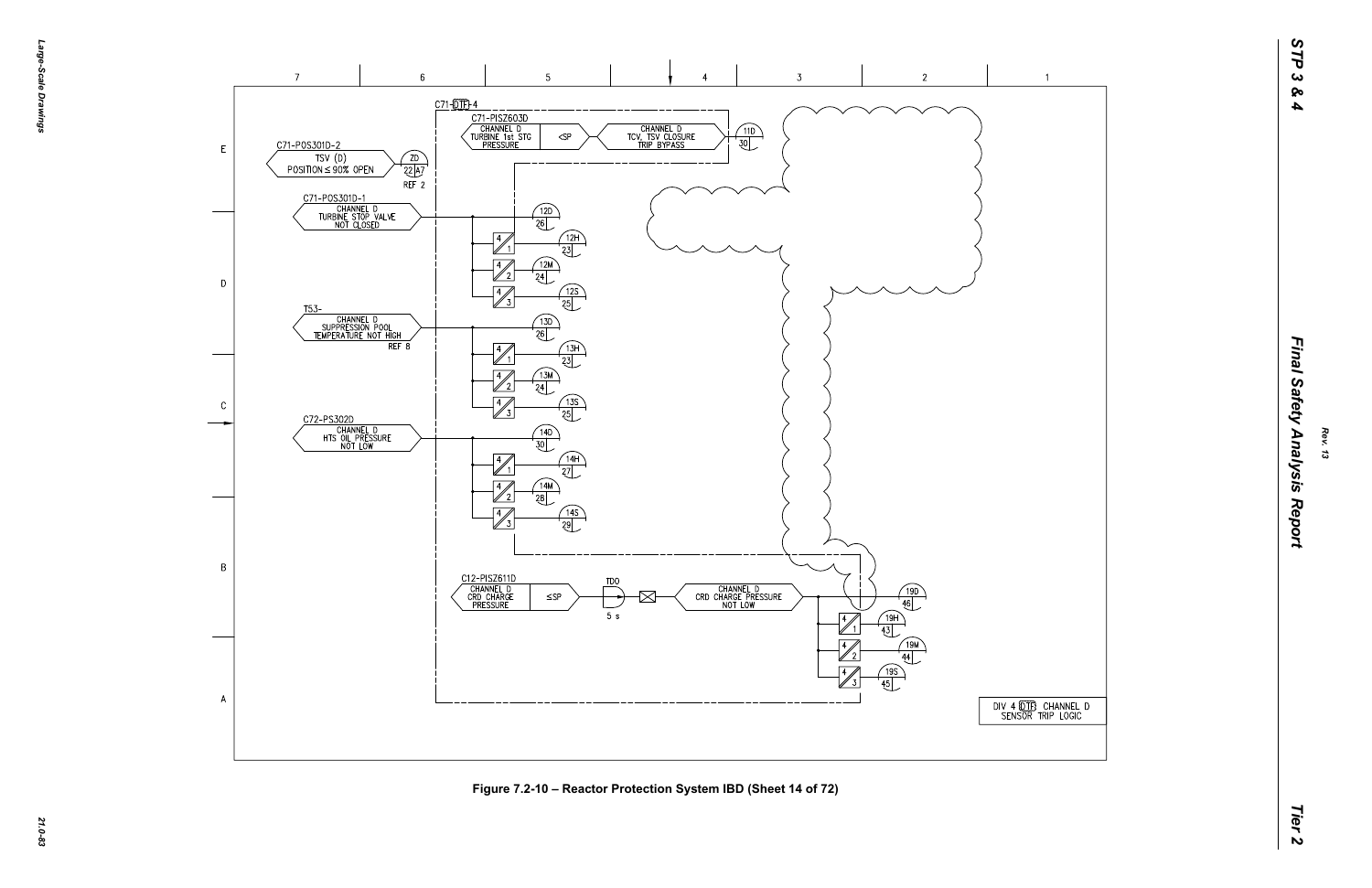

**Figure 7.2-10 – Reactor Protection System IBD (Sheet 15 of 72)**

| 1 0TB CHANNEL A<br>NSOR TRIP LOGIC |  |
|------------------------------------|--|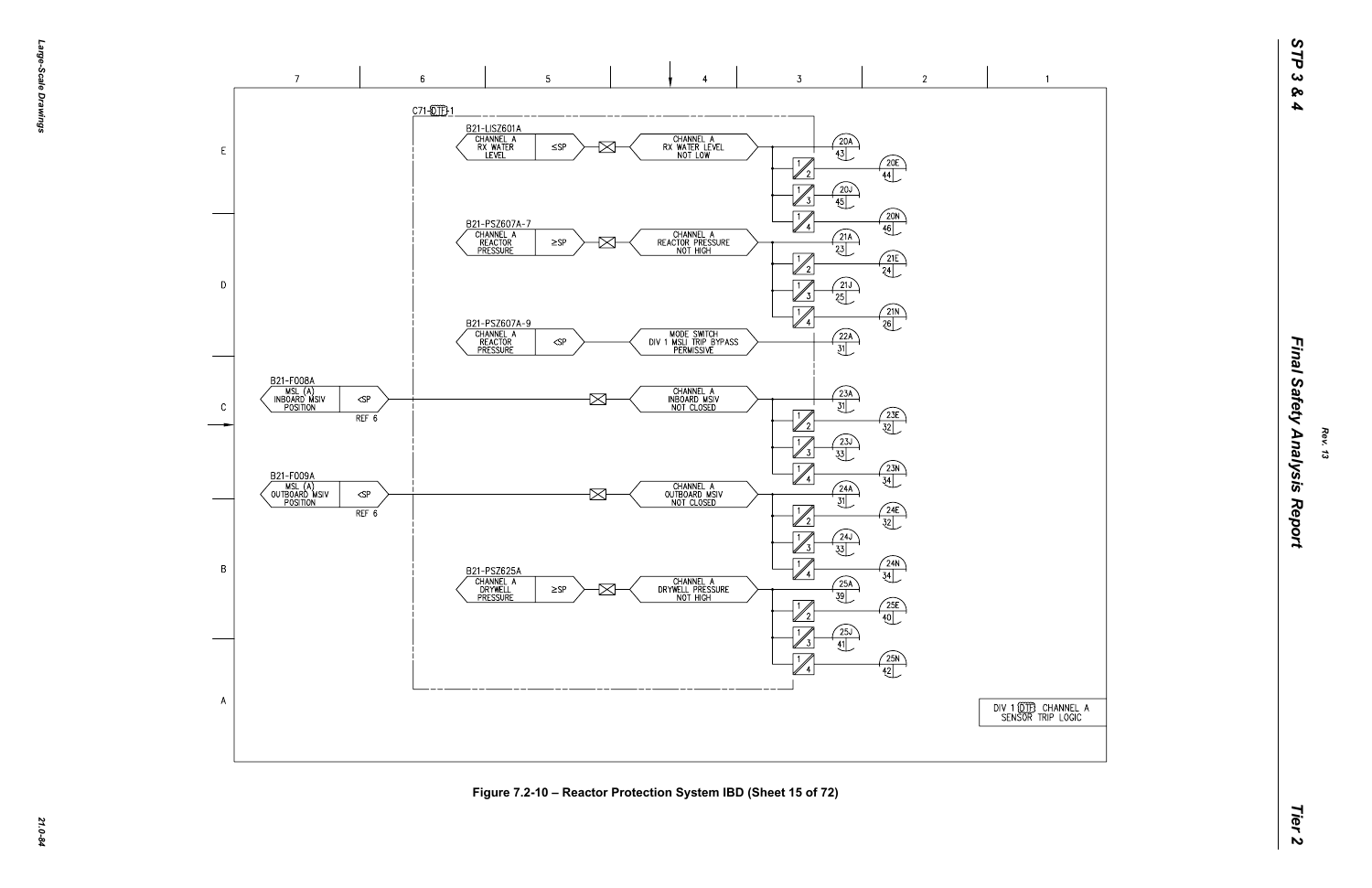

**Figure 7.2-10 – Reactor Protection System IBD (Sheet 16 of 72)**

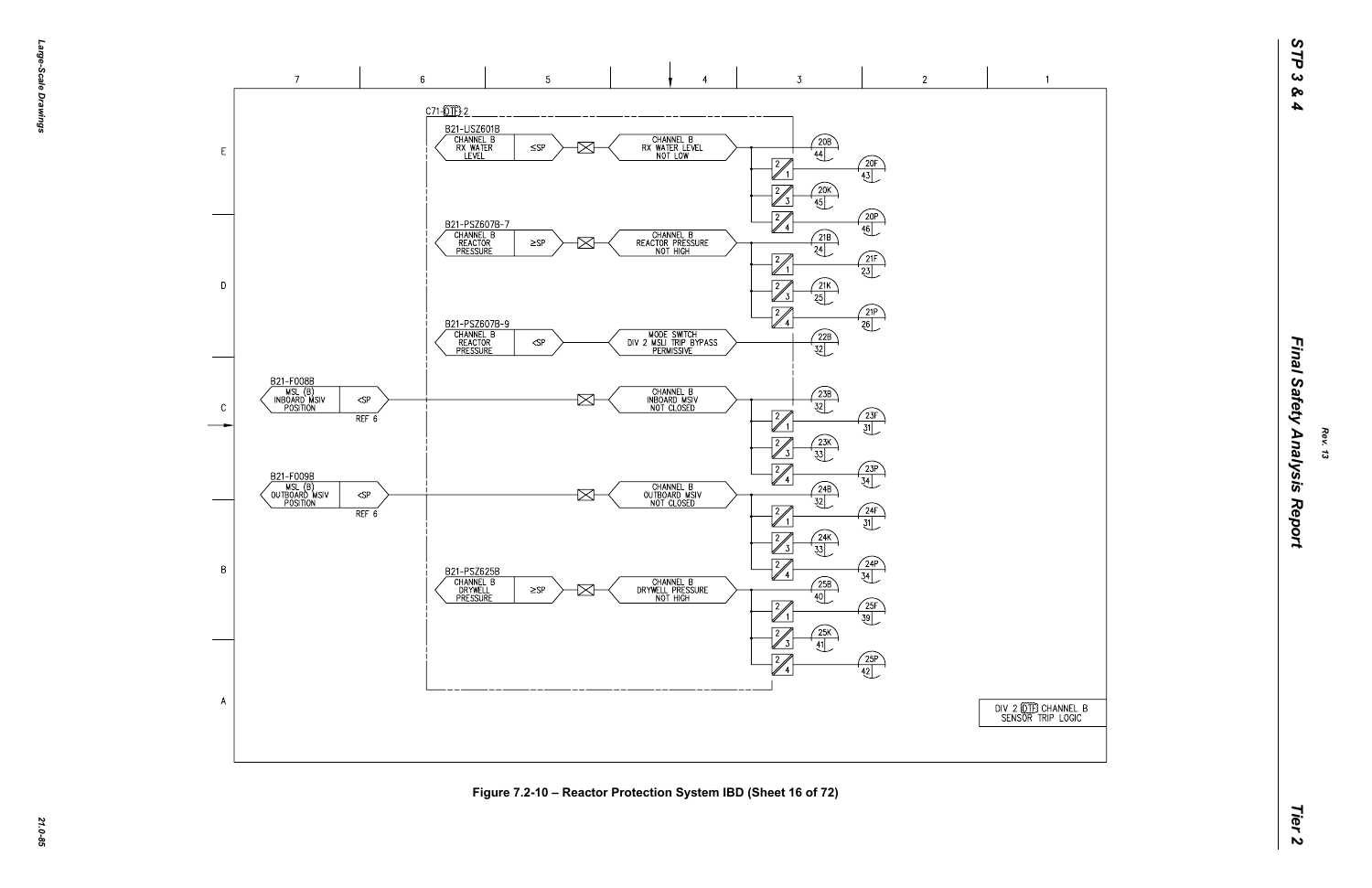*21.0-86*

 $\overline{1}$ 



**Figure 7.2-10 – Reactor Protection System IBD (Sheet 17 of 72)**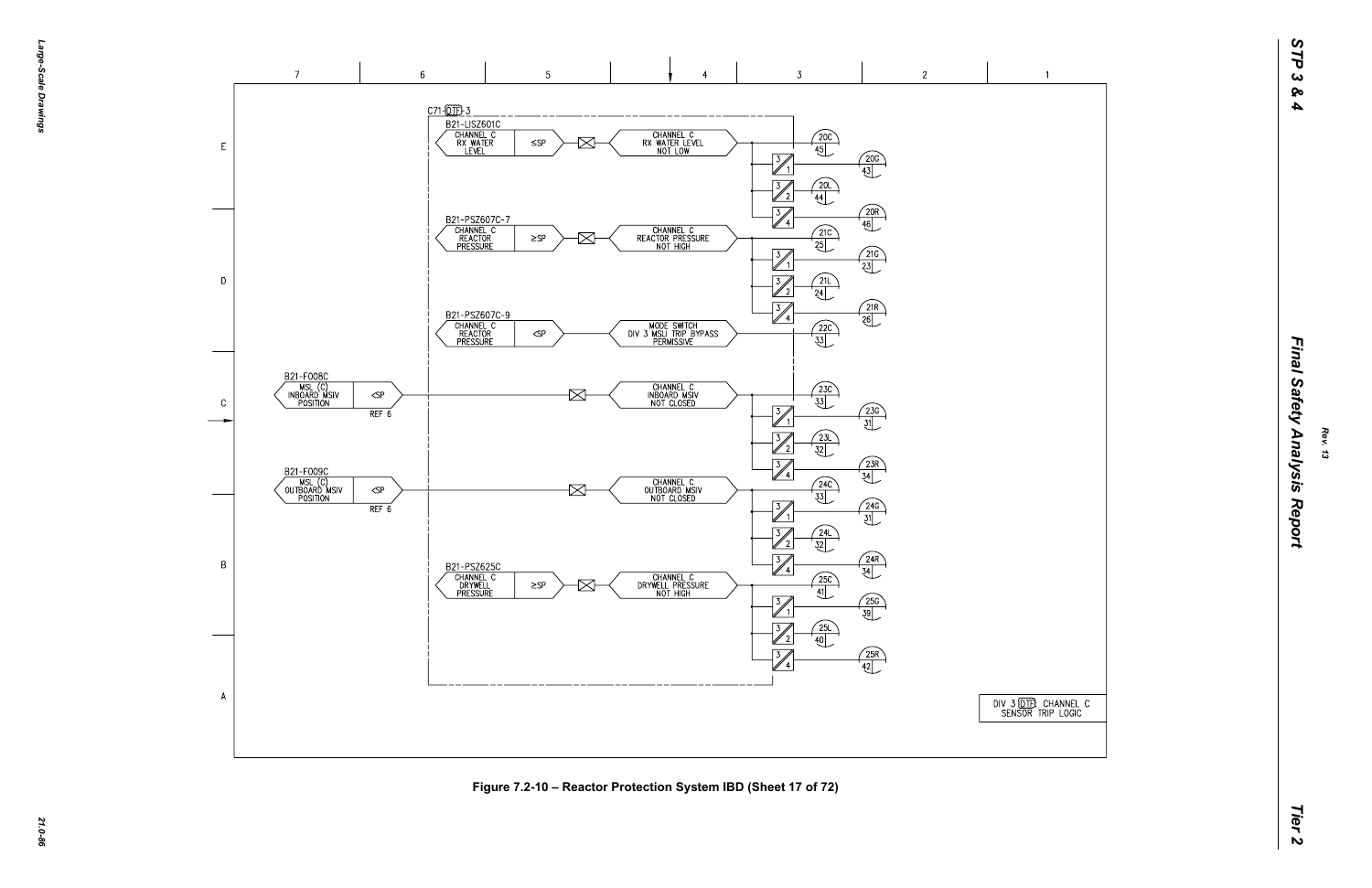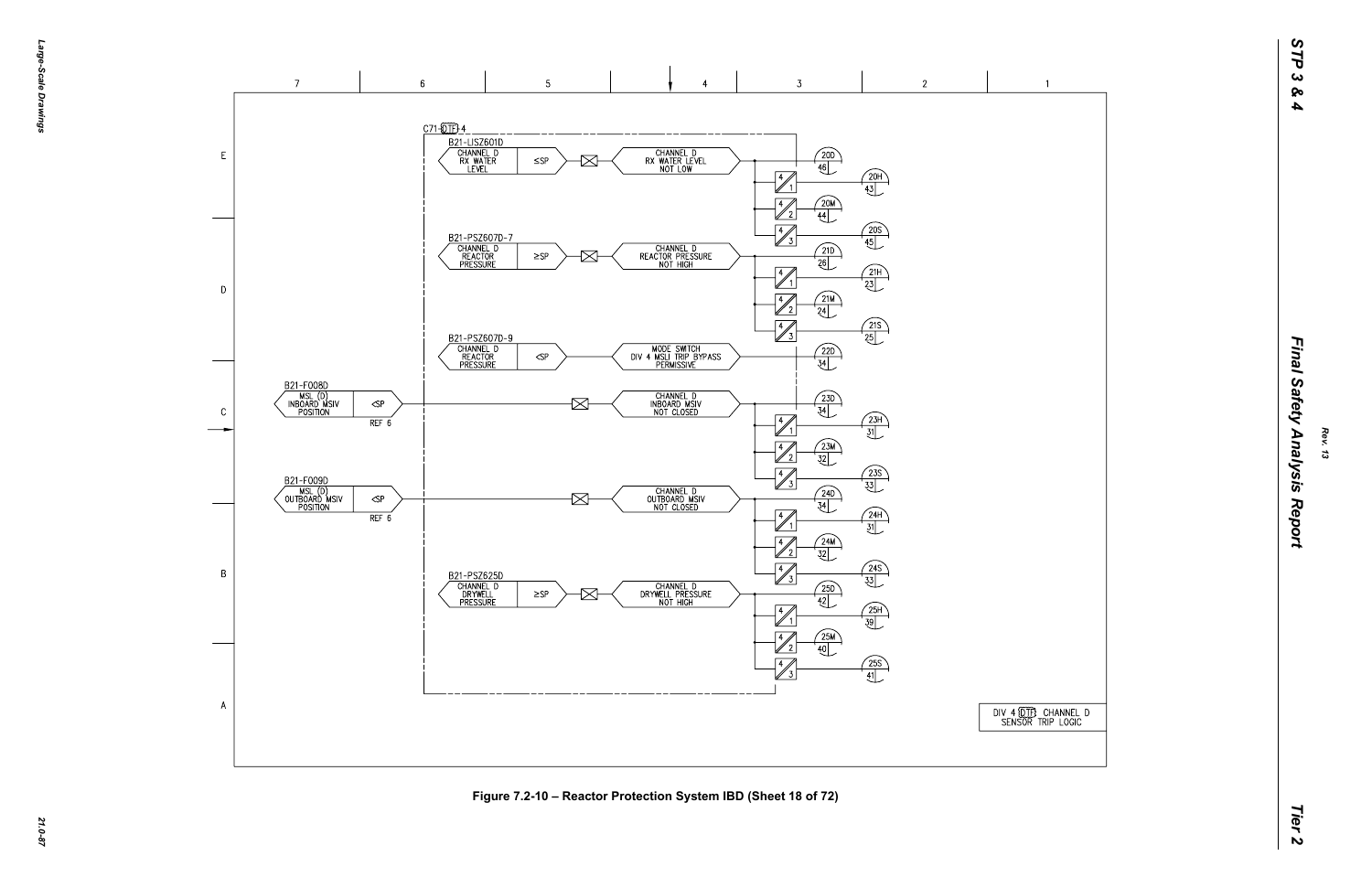

**Figure 7.2-10 – Reactor Protection System IBD (Sheet 19 of 72)**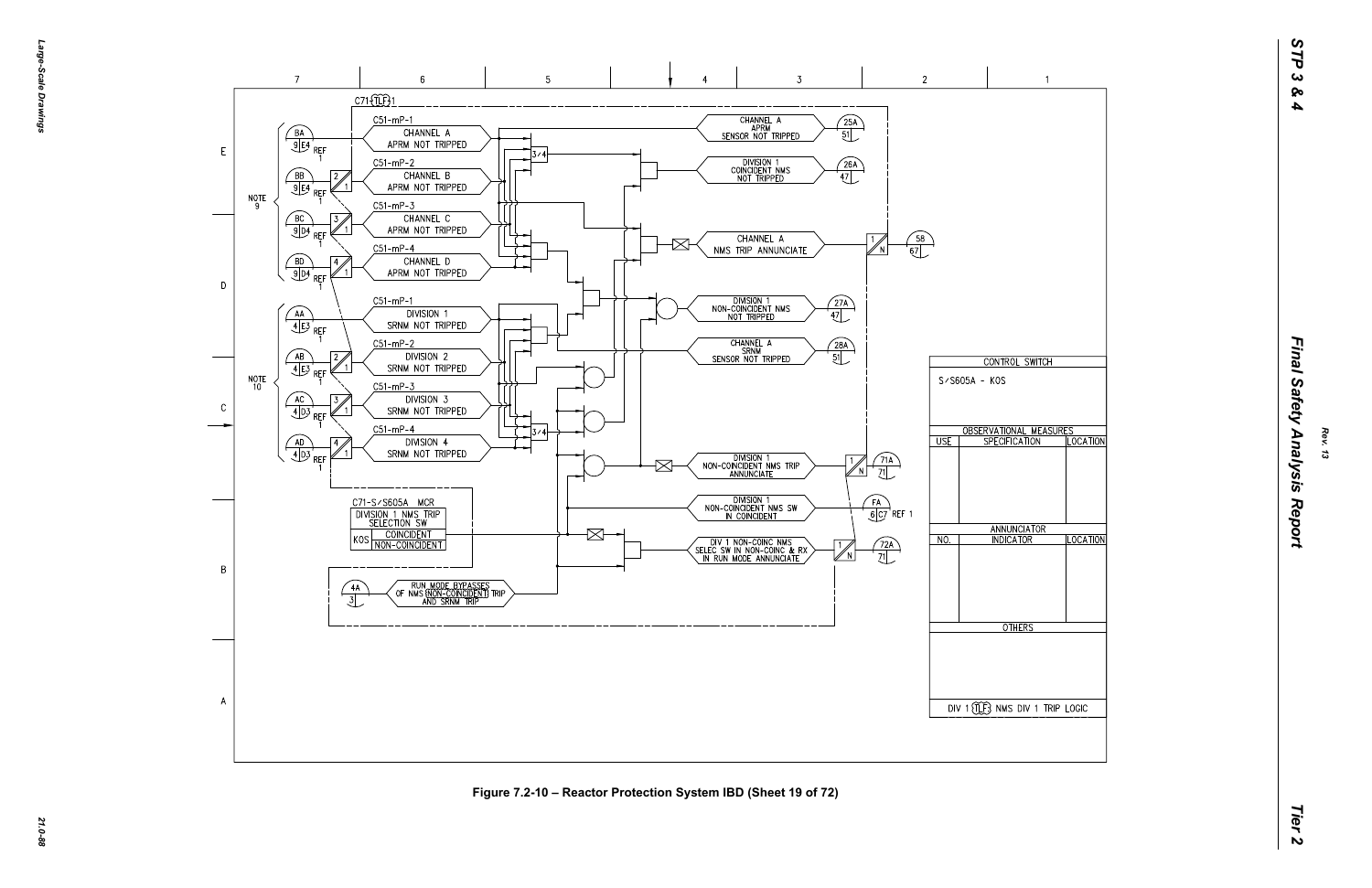

**Figure 7.2-10 – Reactor Protection System IBD (Sheet 20 of 72)**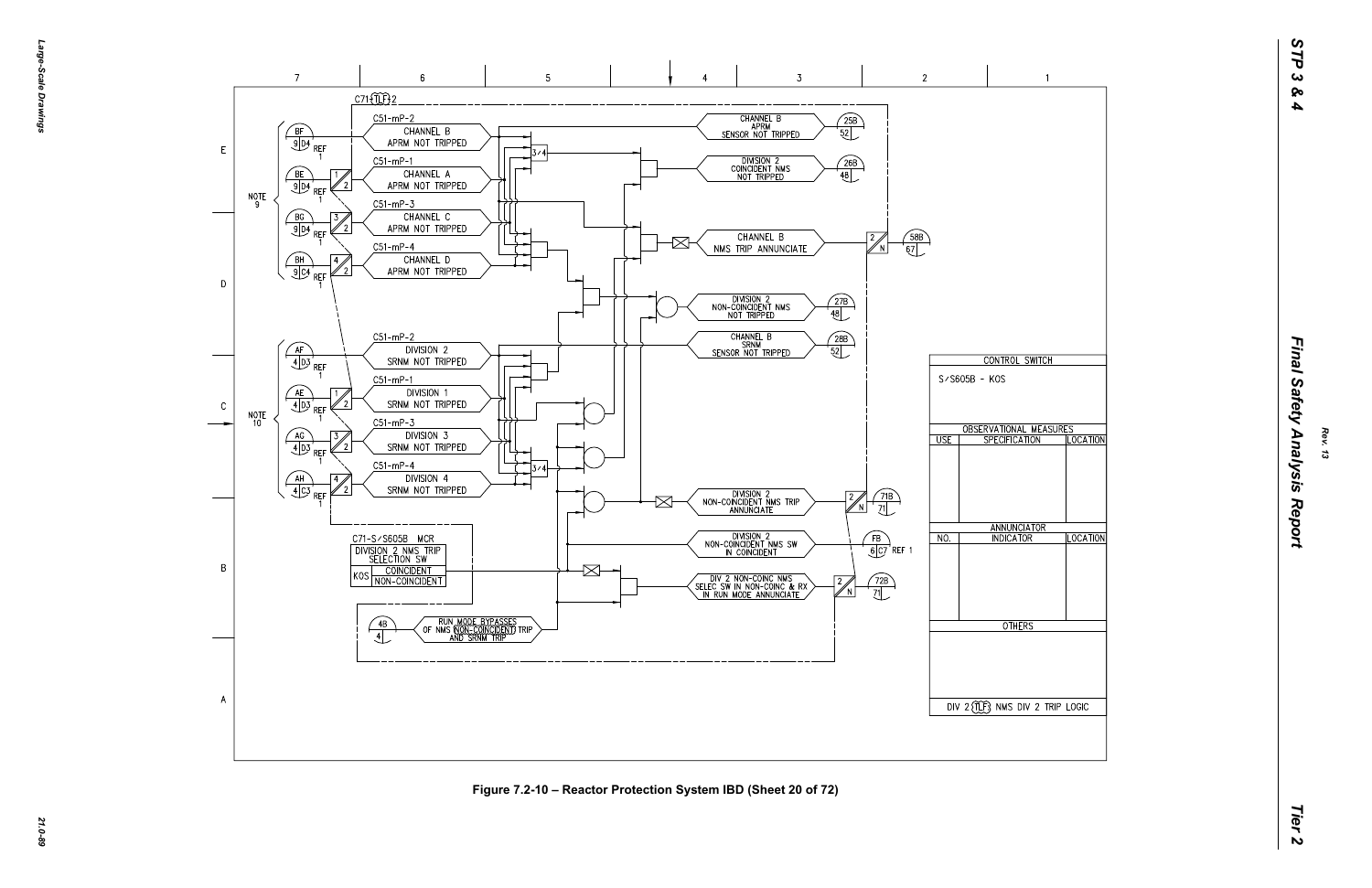

**Figure 7.2-10 – Reactor Protection System IBD (Sheet 21 of 72)**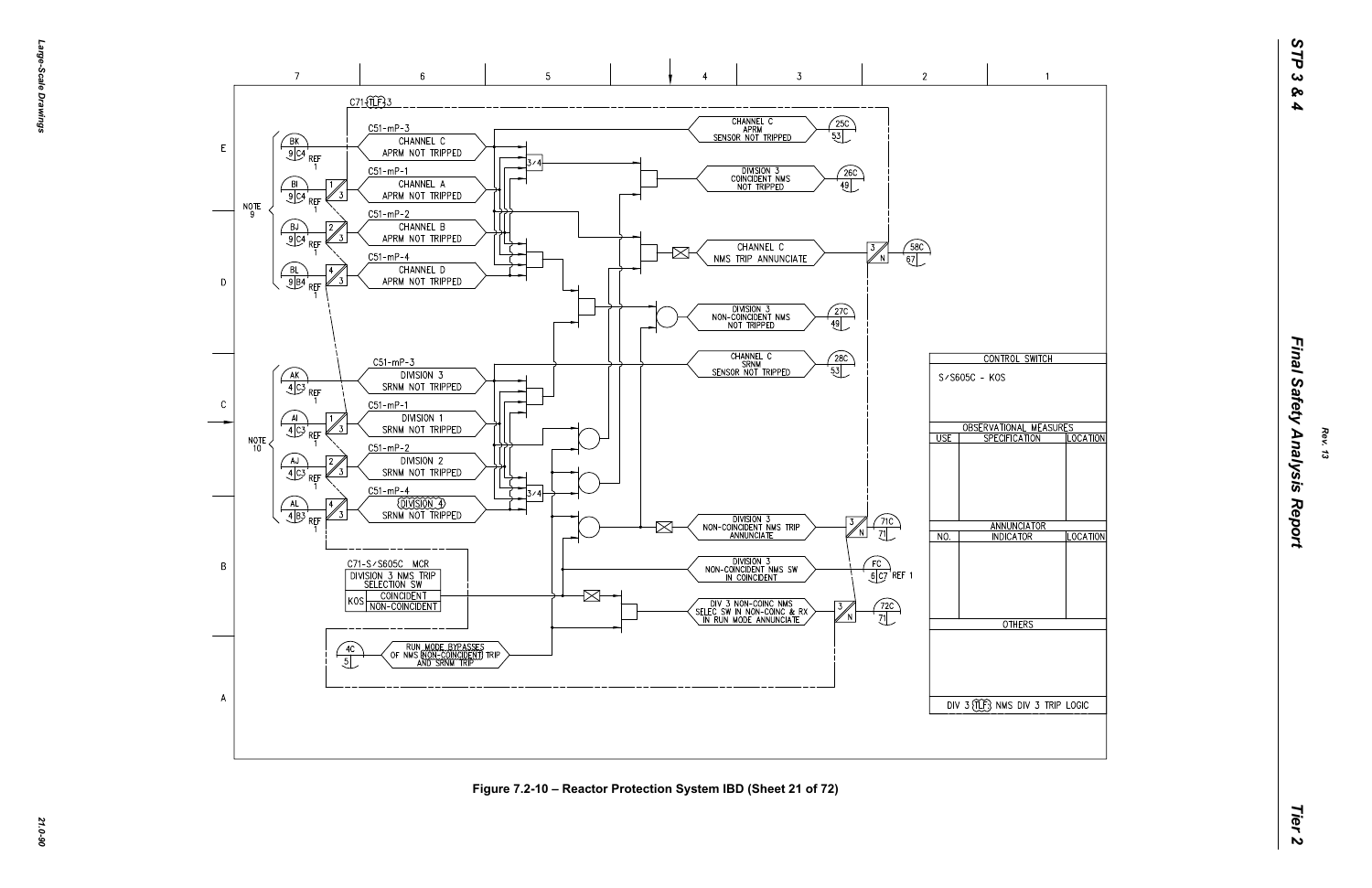*Large-Scale Drawings* arge--Scale **Drawings** 

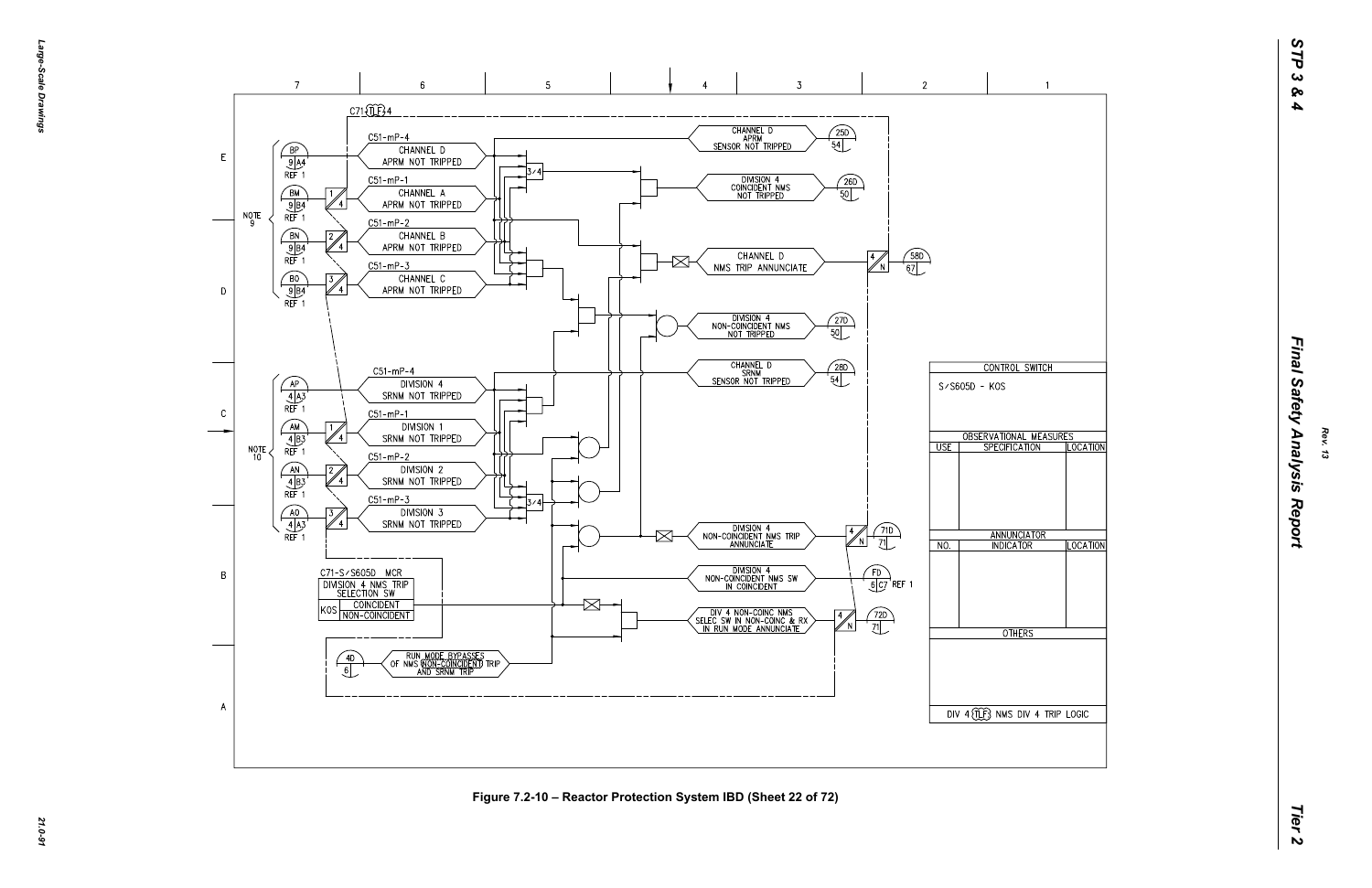|  | $\overline{\phantom{1}}$ | TESCOMONOMONO |  |
|--|--------------------------|---------------|--|
|  |                          |               |  |

 $\overline{1}$ 



**Figure 7.2-10 – Reactor Protection System IBD (Sheet 39 of 72)**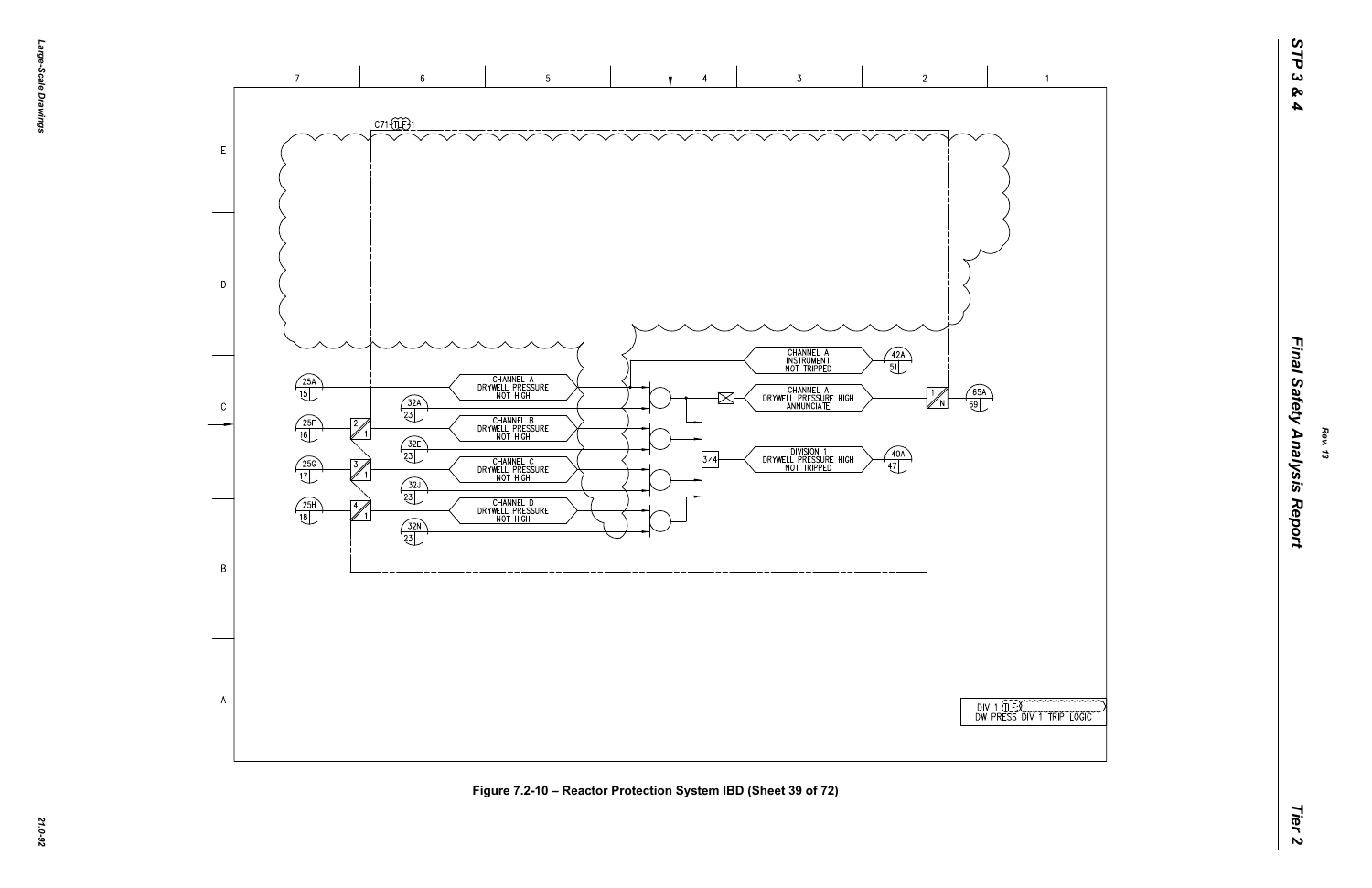| )<br>)       |  |              |  |
|--------------|--|--------------|--|
|              |  |              |  |
|              |  |              |  |
|              |  |              |  |
|              |  |              |  |
|              |  |              |  |
|              |  |              |  |
|              |  |              |  |
|              |  |              |  |
|              |  |              |  |
| EE<br>SS DIV |  | J TRIP LOGIC |  |

 $\overline{1}$ 

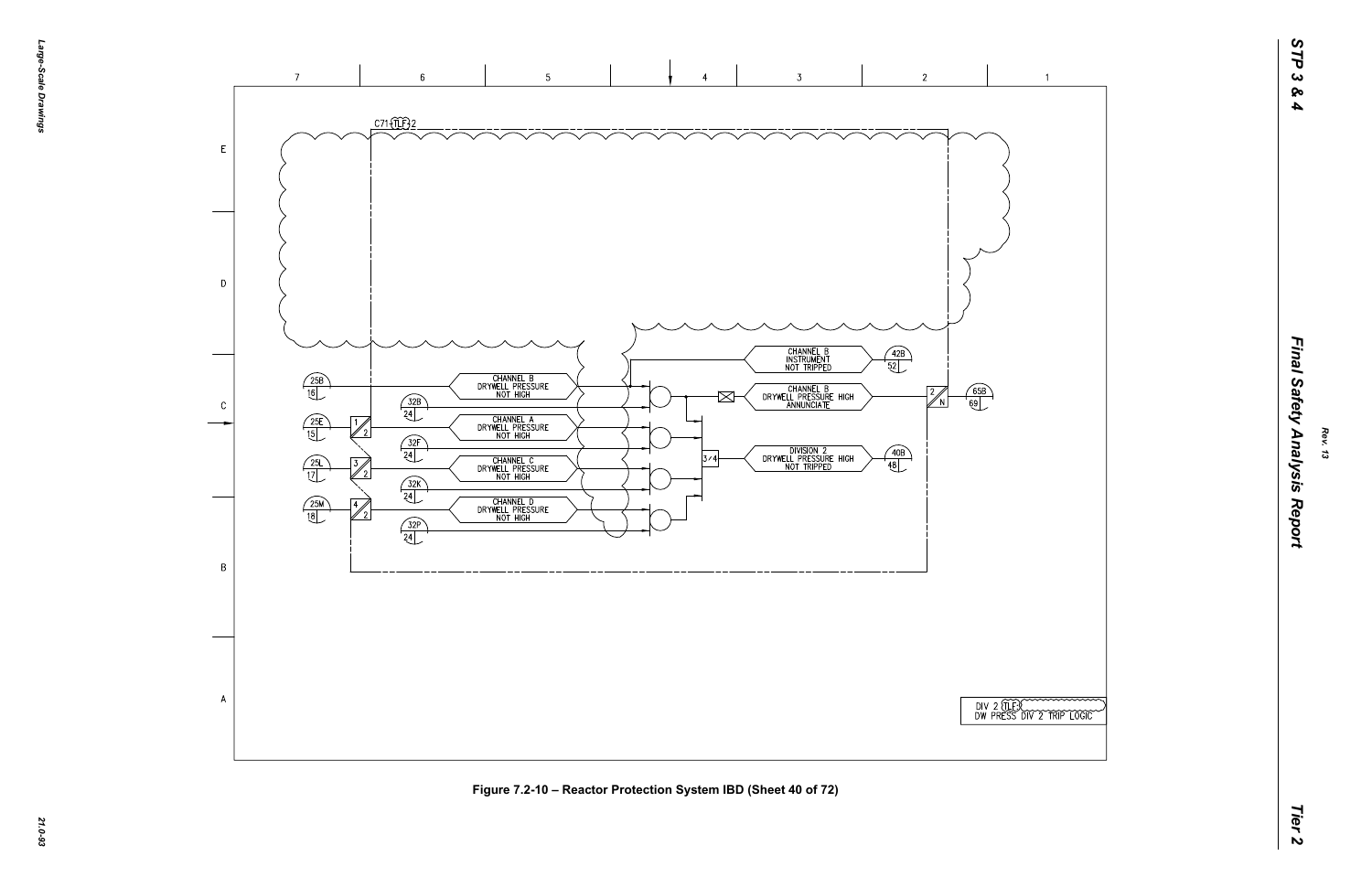| )                    |
|----------------------|
| )                    |
| )                    |
| )                    |
|                      |
|                      |
|                      |
|                      |
|                      |
|                      |
|                      |
|                      |
|                      |
|                      |
|                      |
|                      |
|                      |
|                      |
|                      |
|                      |
|                      |
| <b>ENCORPORATION</b> |
|                      |
|                      |

 $\overline{1}$ 

### Final Safety Analysis Report



**Figure 7.2-10 – Reactor Protection System IBD (Sheet 41 of 72)**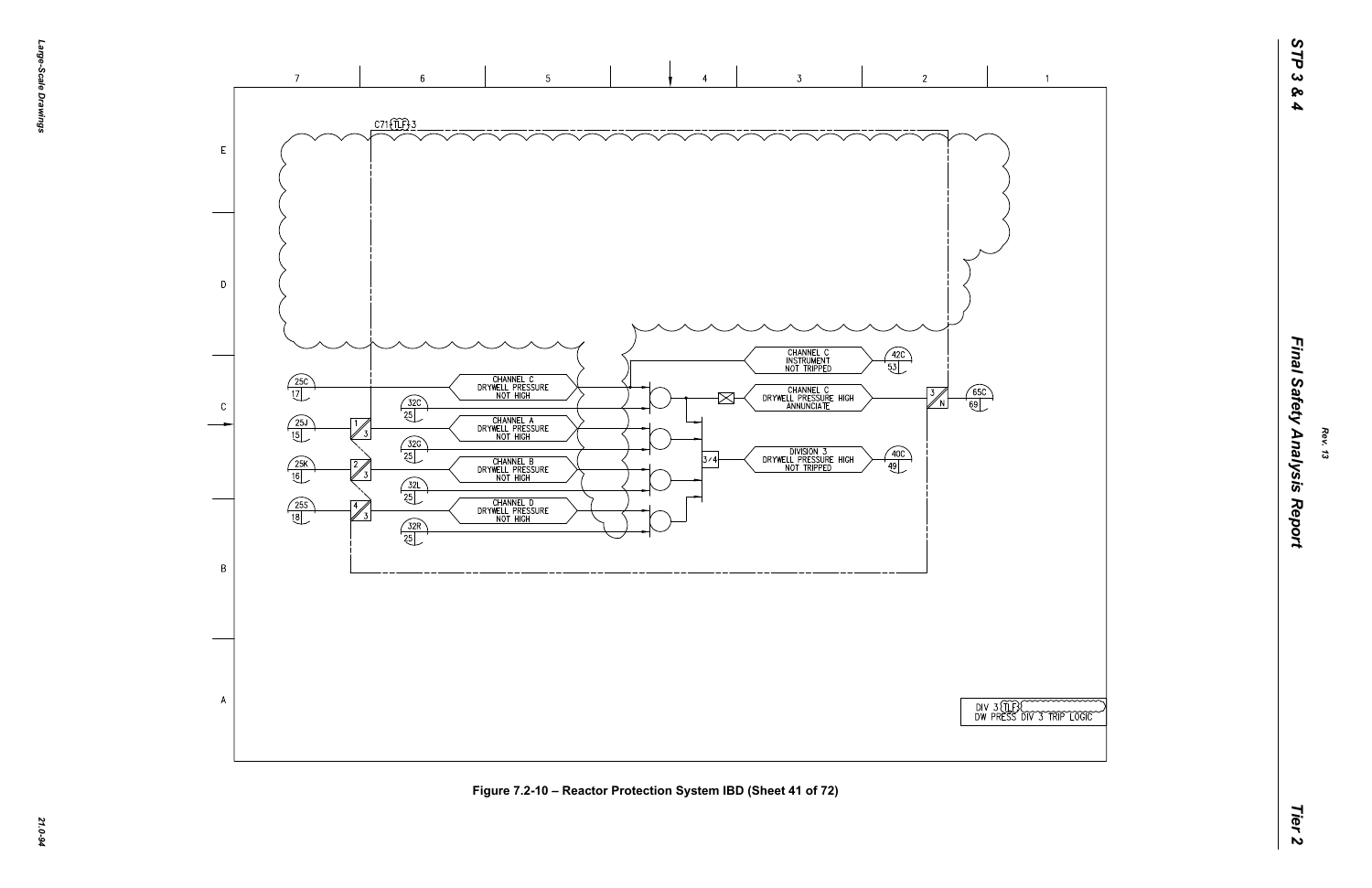| )<br>)<br>)   |                 |            |  |
|---------------|-----------------|------------|--|
|               |                 |            |  |
|               |                 |            |  |
|               |                 |            |  |
|               |                 |            |  |
|               |                 |            |  |
| BC)<br>SS DIV | $\widetilde{4}$ | JAIP LOGIC |  |

 $\overline{1}$ 

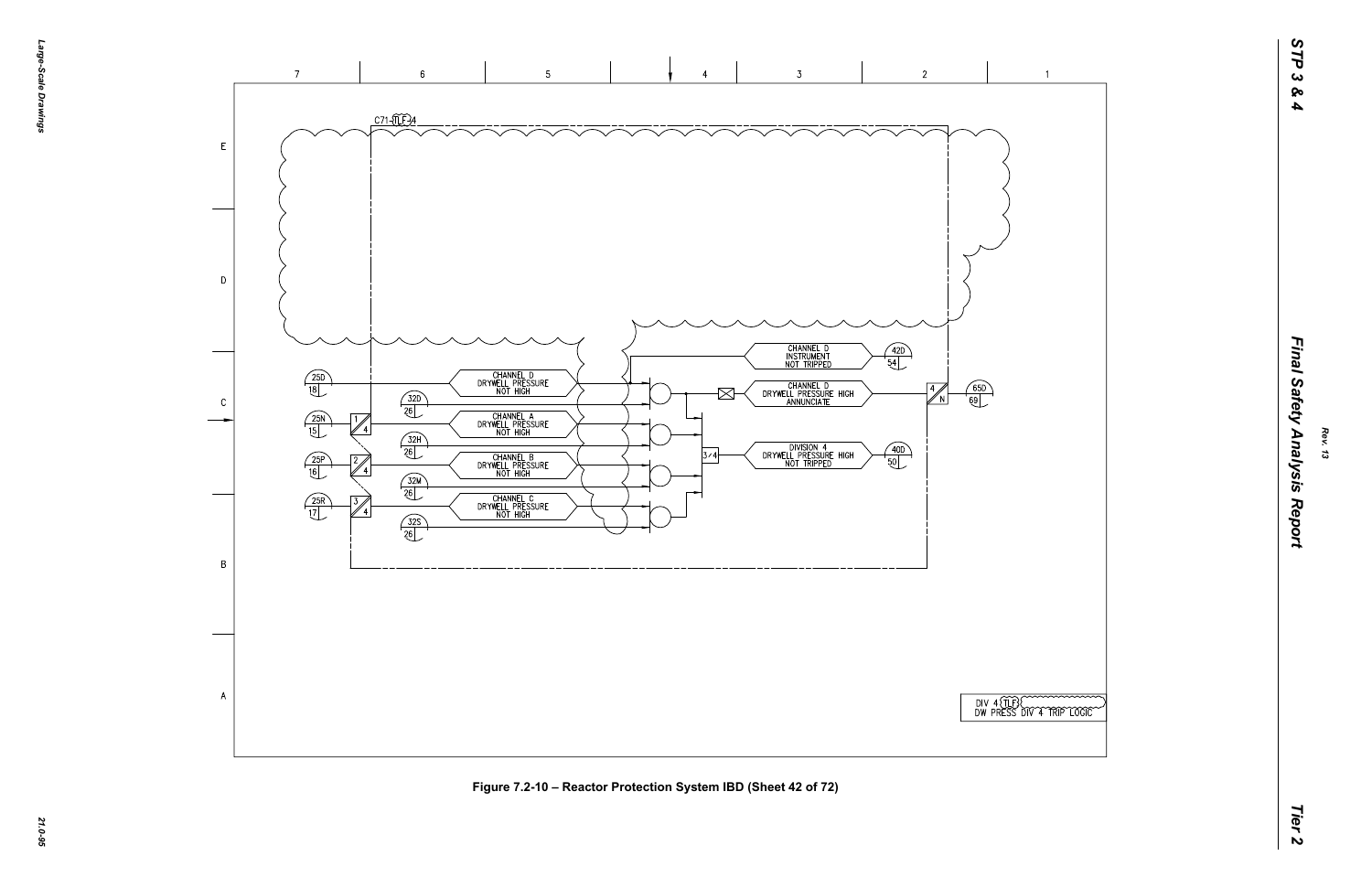

**Figure 7.2-10 – Reactor Protection System IBD (Sheet 47 of 72)**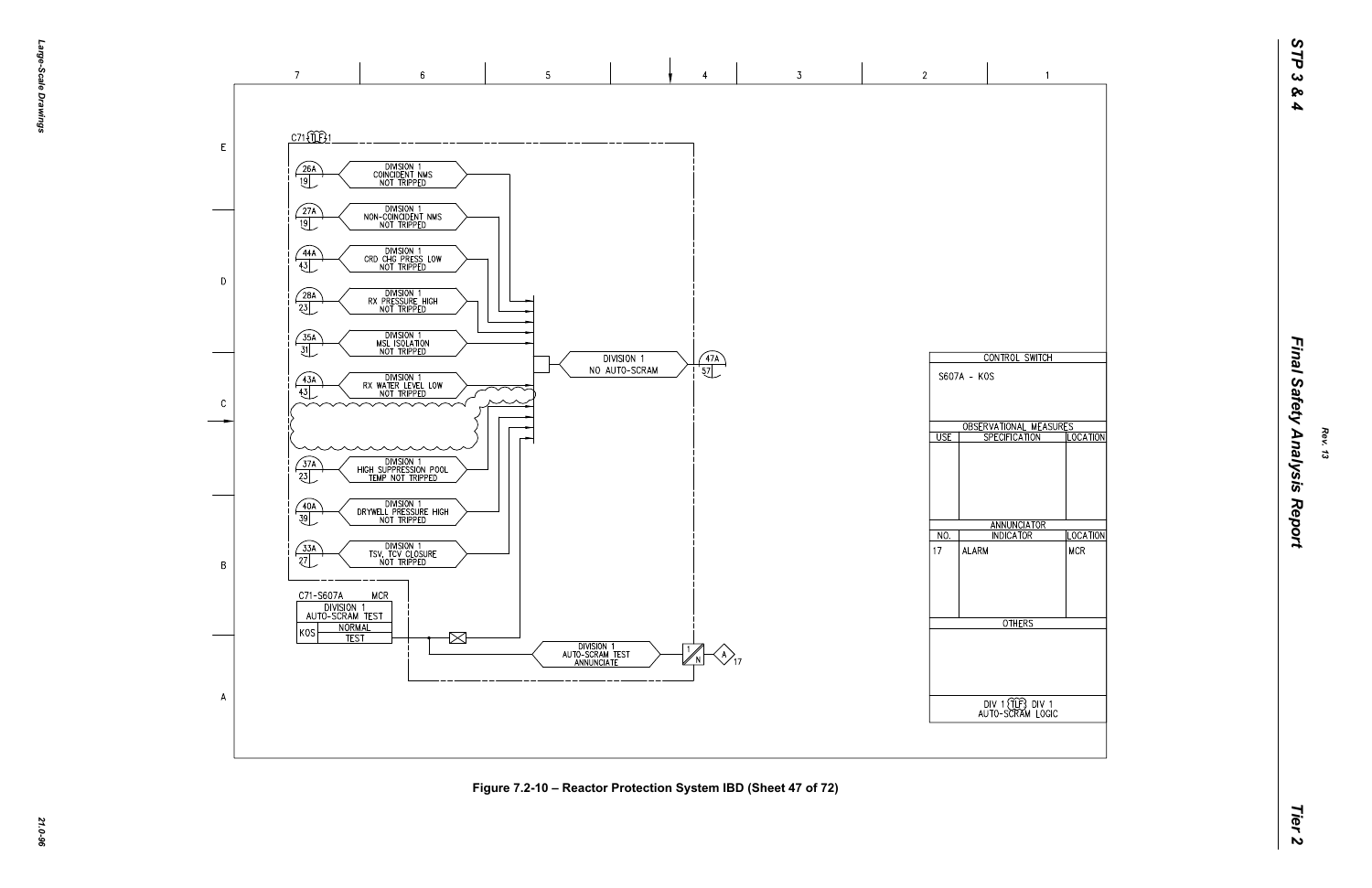

**Figure 7.2-10 – Reactor Protection System IBD (Sheet 48 of 72)**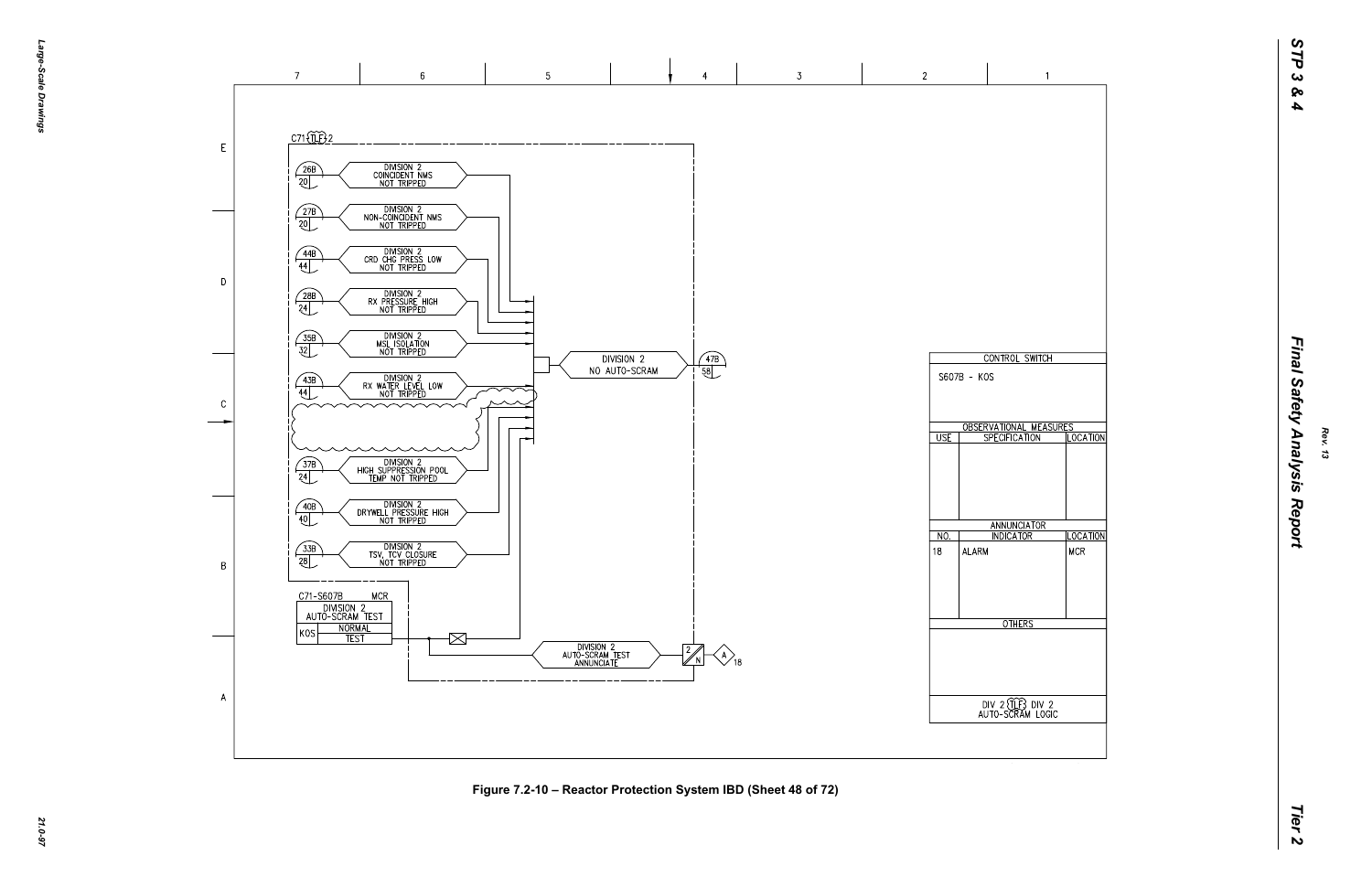

**Figure 7.2-10 – Reactor Protection System IBD (Sheet 49 of 72)**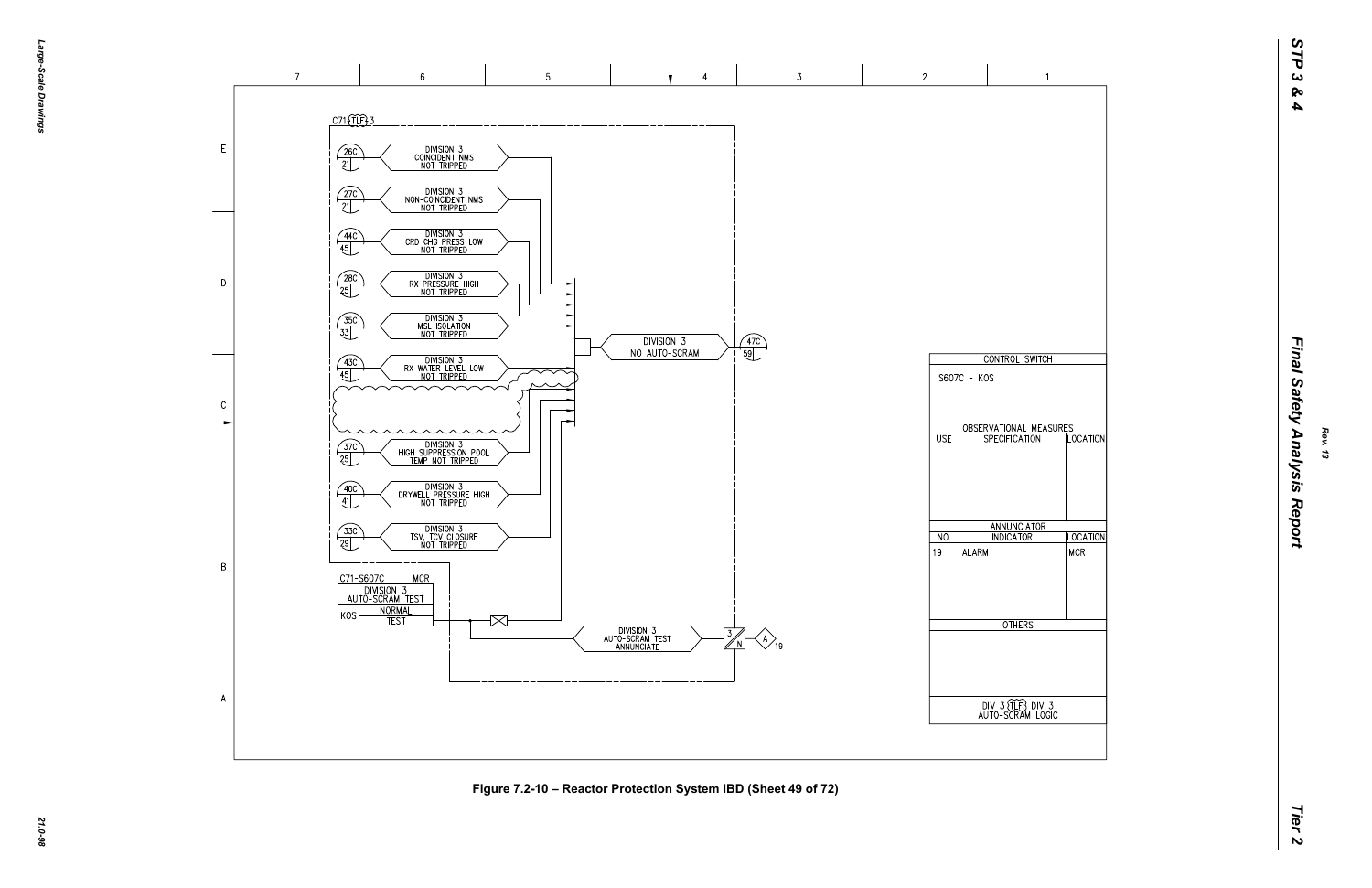![](_page_21_Figure_1.jpeg)

**Figure 7.2-10 – Reactor Protection System IBD (Sheet 50 of 72)**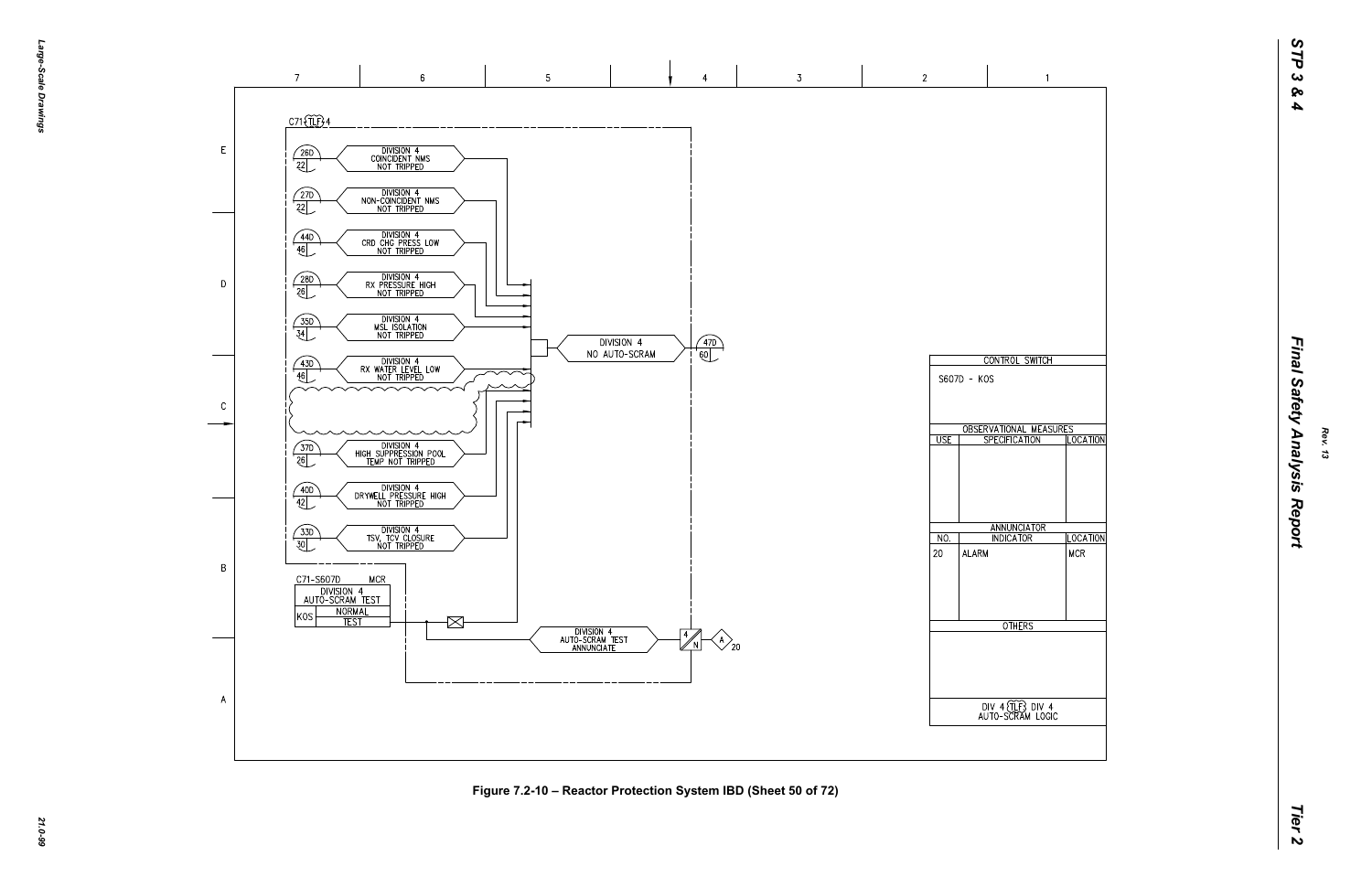![](_page_22_Figure_0.jpeg)

![](_page_22_Figure_1.jpeg)

**Figure 7.2-10 – Reactor Protection System IBD (Sheet 51 of 72)**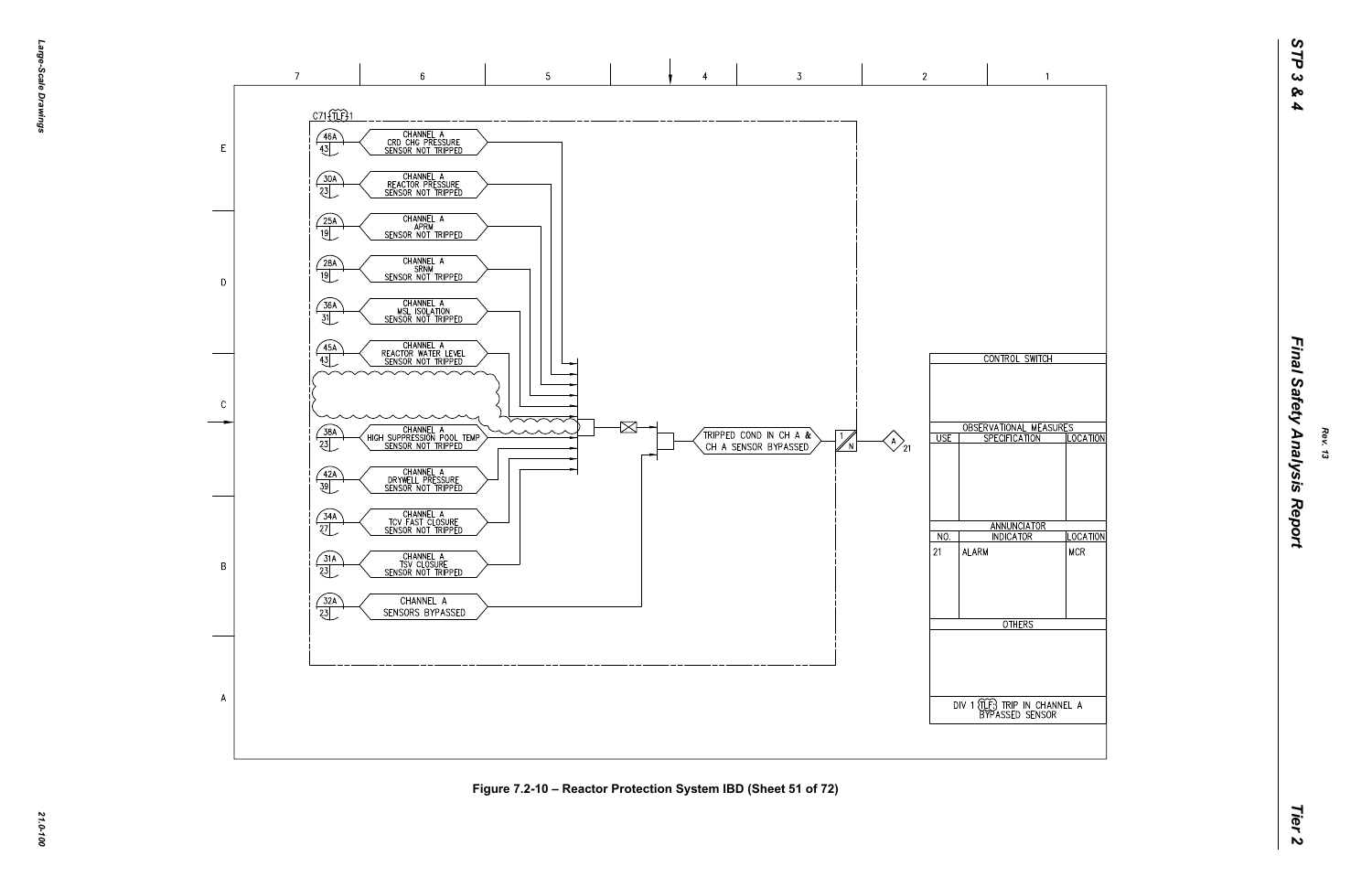![](_page_23_Figure_0.jpeg)

![](_page_23_Figure_1.jpeg)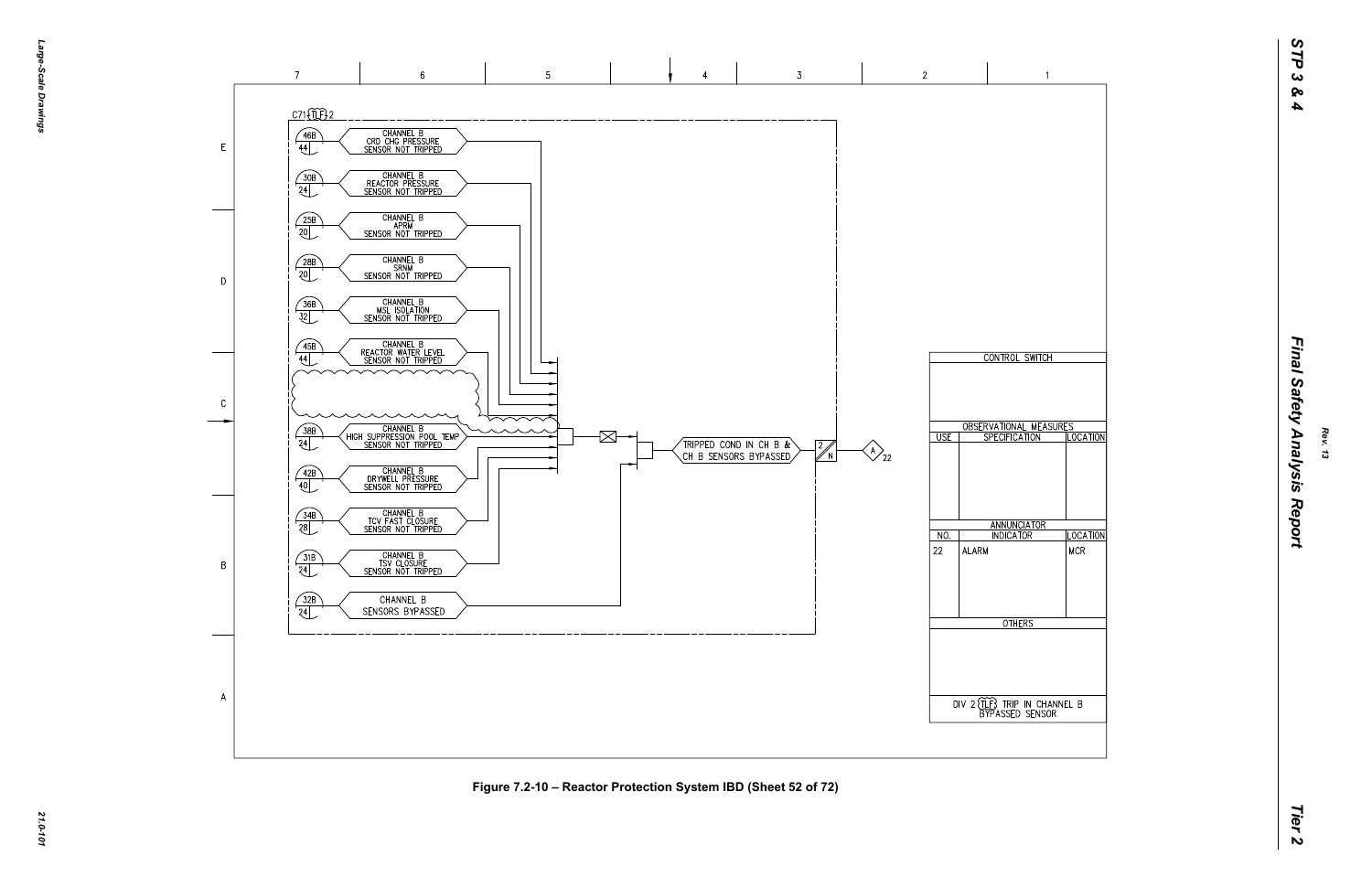![](_page_24_Figure_1.jpeg)

**Figure 7.2-10 – Reactor Protection System IBD (Sheet 53 of 72)**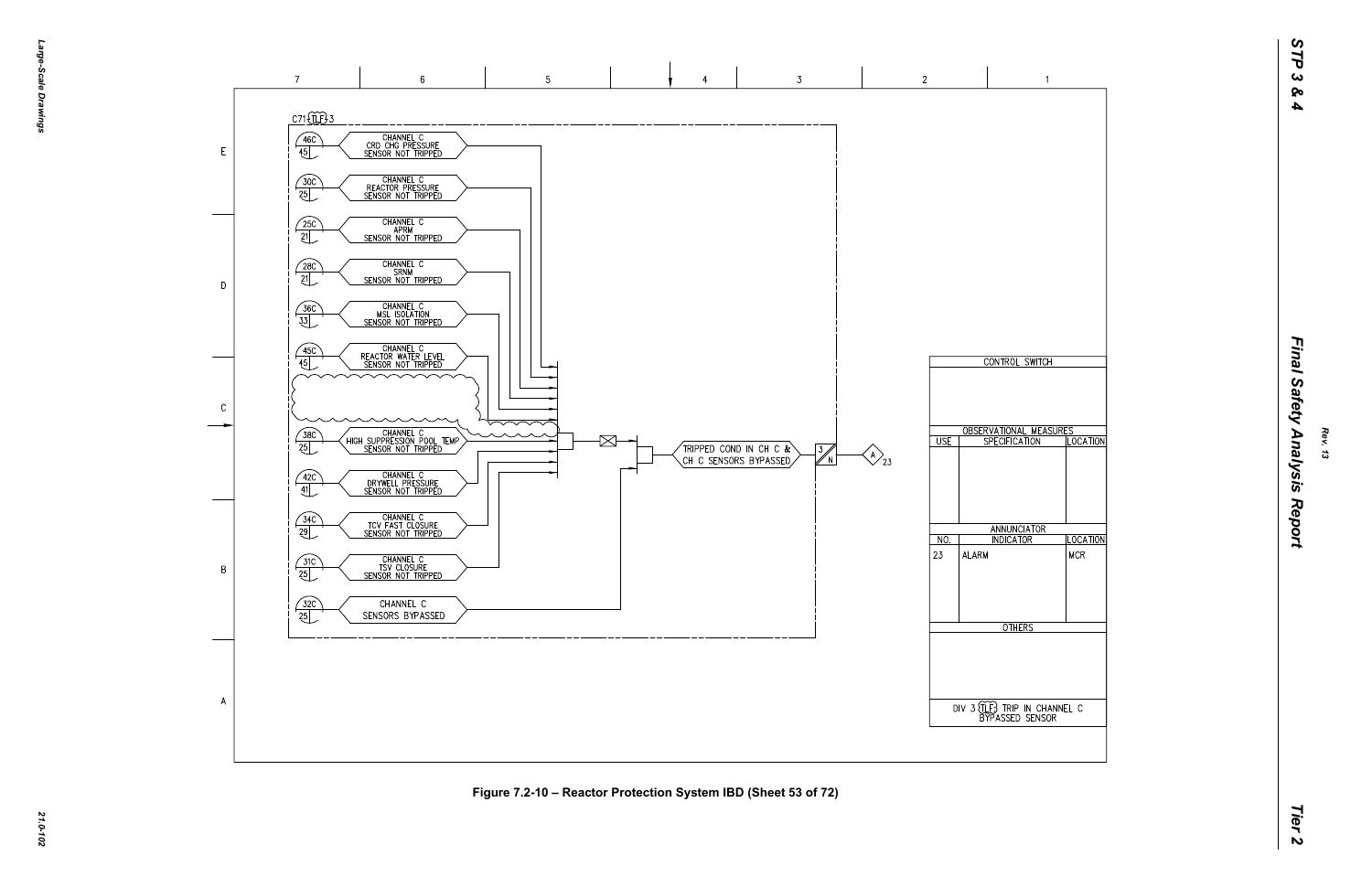![](_page_25_Figure_0.jpeg)

*21.0-103*

 $\overline{A}$ 

**Figure 7.2-10 – Reactor Protection System IBD (Sheet 54 of 72)**

![](_page_25_Figure_4.jpeg)

 $\overline{1}$ 

 $\overline{2}$ 

 $\overline{\cup}$  USE  $\overline{\overline{\big|}}$ 

 $NO.$ 

ALARM

 $|24\rangle$ 

 $\bigotimes_{24}$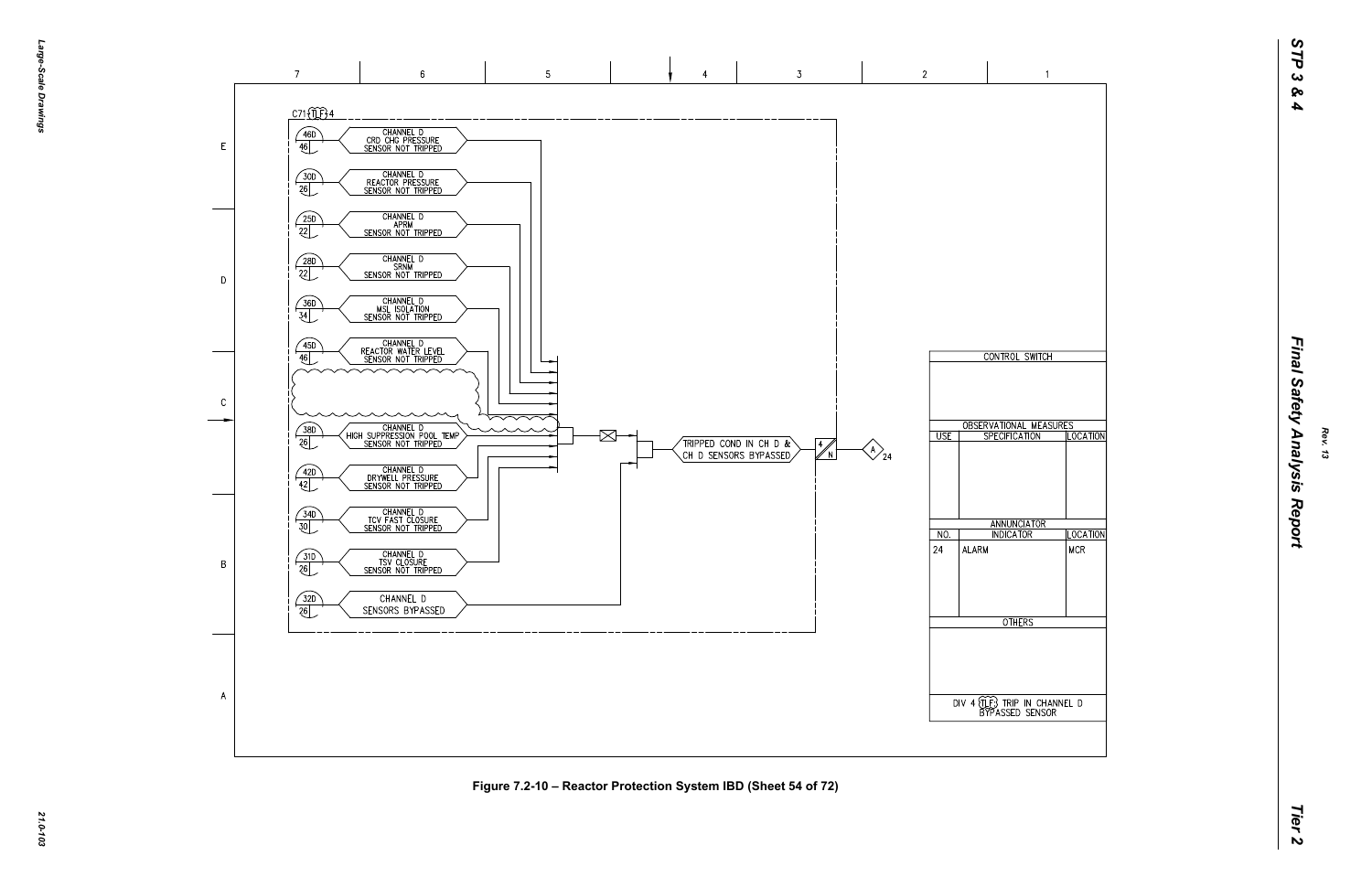![](_page_26_Figure_1.jpeg)

**Figure 7.2-10 – Reactor Protection System IBD (Sheet 69 of 72)**